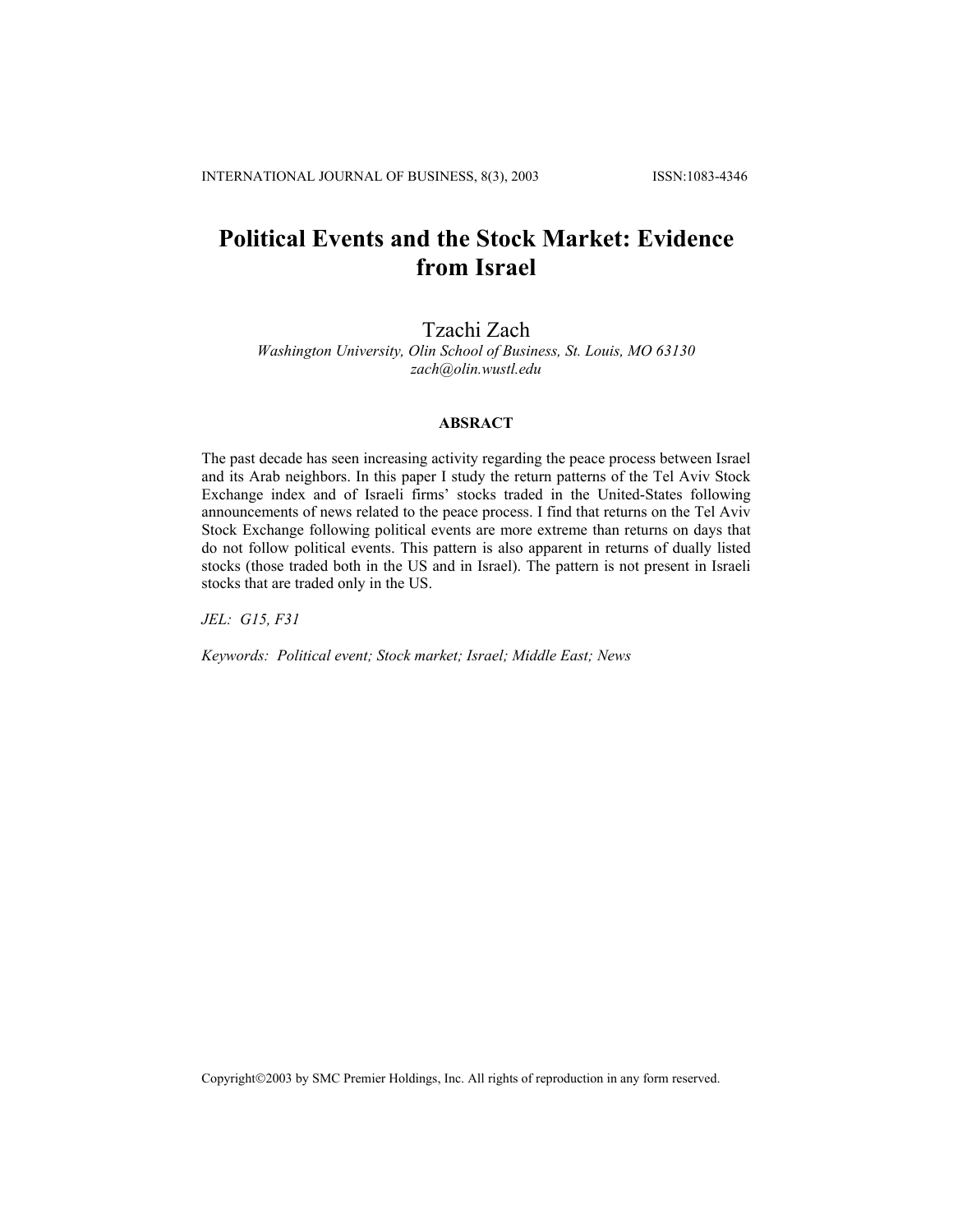### **I. INTRODUCTION**

The dissemination of news into asset prices has attracted the attention of financial economists for decades. Many studies examined the effects of various pieces of information (e.g. earnings announcement, macroeconomic news, political news) on asset prices. The general conclusion in these studies is that stock prices are affected by new information regarding firms' expected future cash flows and/or future discount rates. In this paper, I explore the relation between stock prices and political news. In particular, I study the effect of news regarding the peace process in the Middle East on stock prices of Israeli companies. The results add to the literature studying factors that move the stock market.

Fama (1990) and Schwert (1990) show that only 50% of the market's stock price variation can be explained, *ex-post*, by real economic activity. Roll (1988) presents similar results for individual firms' stock price variation. Researches have wondered why we can't explain more of the variation in stock prices even with the benefits of hindsight. As a result, researchers turned into examining other factors that potentially influence stock price movements and that were omitted from previous studies. For example, Bittlingmayer (1992) studies changes in public policy towards business, in particular antitrust legislature, and their impact on stock prices.

Other studies look at the political arena to try and find parts of the "missing variation" claiming that economic events are strongly related to political events. This type of analysis looks for political events that do not have an *ex-post* influence on economic activity, because if they do, their effect is included in the explained variation of previous studies similar to Fama (1990) and Schwert (1990). Thus, the role of political events in explaining stock market variation is not only through their impact on future variables such as cash-flows, but is also through their effect on the degree of uncertainty in the stock market. This uncertainty may or may not translate into changes in future variables such as earnings or aggregate output, but it certainly has a discernible effect on current prices. Bittlingmayer (1998) shows that political uncertainty affected both stock market volatility and output in post-WWI Germany. Schwert (1989) conjectures that the excess volatility of the US stock market during the great depression was an example of a "peso problem" in the sense that there was a high uncertainty of whether the economic system would stay intact.

The purpose of this paper is to learn how the Israeli stock market reacts to changes in the Israeli political environment and especially to events related to the peace process. My sample period is limited to the years 1993-1997 because the high variability of political changes in the Middle East during this period provides a good opportunity to perform more powerful tests of this question. I study the behavior of stock returns immediately following political events. Two measures of stock performance are investigated. The first is the Israeli Stock Exchange index (the Mishtanim Index) and the second is a self-constructed index of Israeli stocks traded in the US.

I find that daily returns on the Tel Aviv Stock Exchange following political events are more extreme (larger in absolute value) than returns on days that do not follow political events. This pattern is also apparent in returns of dually listed stocks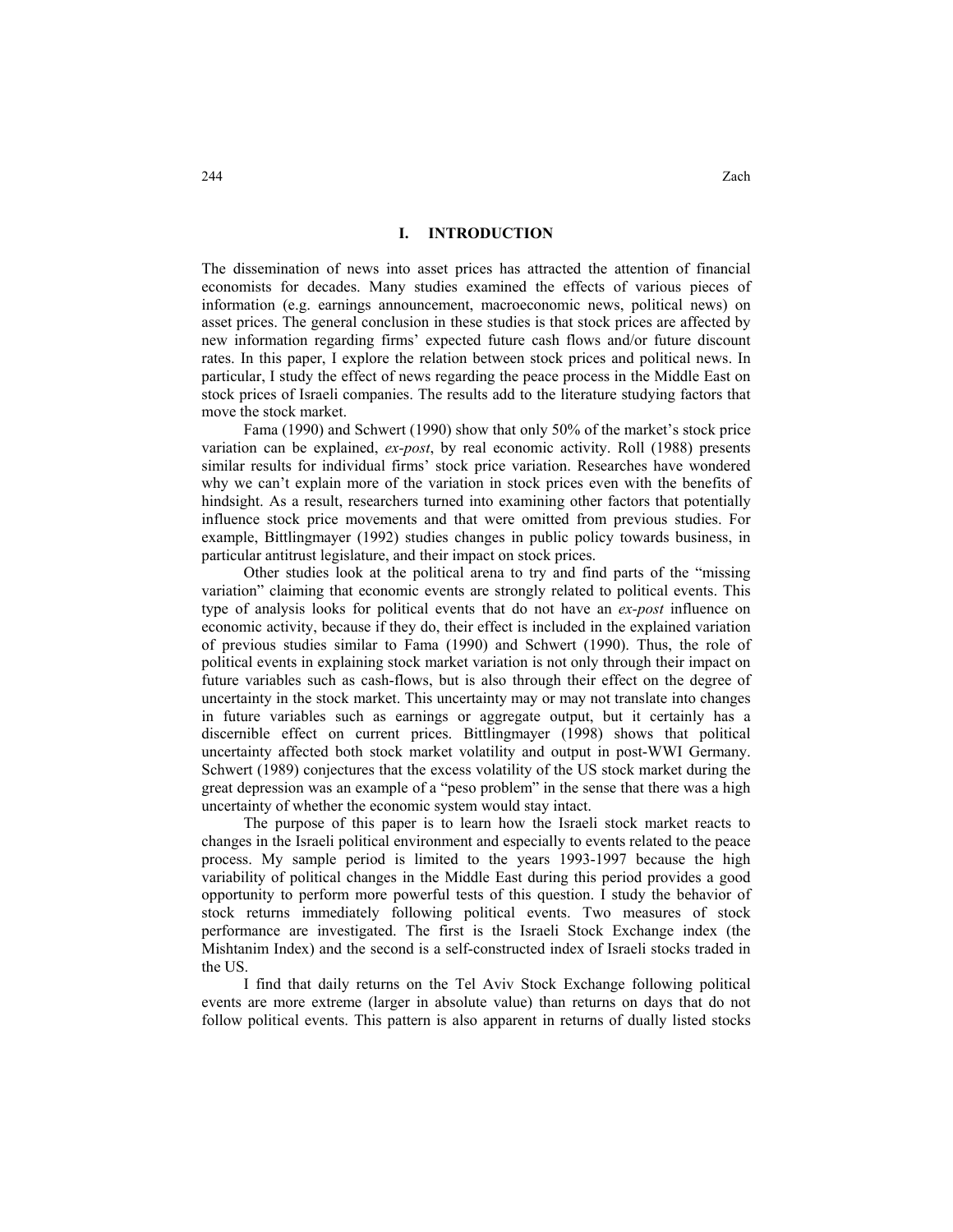(those traded both in the US and in Israel). However, this pattern is not present in the group of Israeli firms that are traded only in US markets. Cross-sectional differences in locations of sales and assets do not account for the different reactions to political events across the two groups.

The rest of this paper is organized as follows: In section 2 I provide a summary of past literature that studied the relation between the stock market and the political arena. Section 3 provides some background on the political environment in the Middle East during the sample period. I describe the data in section 4, and perform the statistical tests in section 5. In section 6 I carry out a cross-sectional analysis and in section 7 I look more closely at specific news-intensive periods. I conclude in section 8.

## **II. PREVIOUS LITERATURE**

In general, there is little direct evidence on the link between political events and market movements because of the difficulty in identifying and quantifying political changes. The little literature that does exist can be divided into two groups: *(i)* Short-window event studies, *(ii)* Long- horizon studies. In this study, I take the first approach and perform short-window tests.

#### **A. Short-window event studies**

Niederhoffer (1971) studies the short-window reaction of the stock market to world events. In his study, Niederhoffer relates world events to subsequent movements in the S&P 500. World events are chosen from the New York Times based on the magnitude of their headlines. Niederhoffer finds that world events exert a discernible influence on the movement of the S&P 500. More specifically, returns following world events tend to be larger in absolute value than returns on other days.

Cutler, Poterba and Summers (1989), perform a similar analysis. They study market reactions following 49 carefully selected events.<sup>1</sup> They find that the average absolute value of daily returns on the 49 selected dates is 1.46% and its standard deviation is 2.08%. In contrast, the average absolute value of returns on non-event days during the 1941-1987 period was 0.56% with a standard deviation of 0.83%. Cutler et al. (1989) argue that these numbers cannot explain the "missing variation" in stock prices. However, these numbers do show that returns on event days are more volatile than returns on non-event days.

Cutler et al. (1989) also conduct a different analysis. They examine the fifty largest percentage changes in the S&P500 since 1946. They check whether the New York Times mentioned the reasons for the unusual movements. In general, Cutler et al. (1989) argue that the significant market movements are not associated with the release of big political news.

Kim and Mei (1994) examine the movements in the Hong Kong stock market and their relation to political events. Using an event-study approach they show that political developments have a significant impact on stock prices. They also show that adding a political variable to the regressions specified in Fama (1990) increases these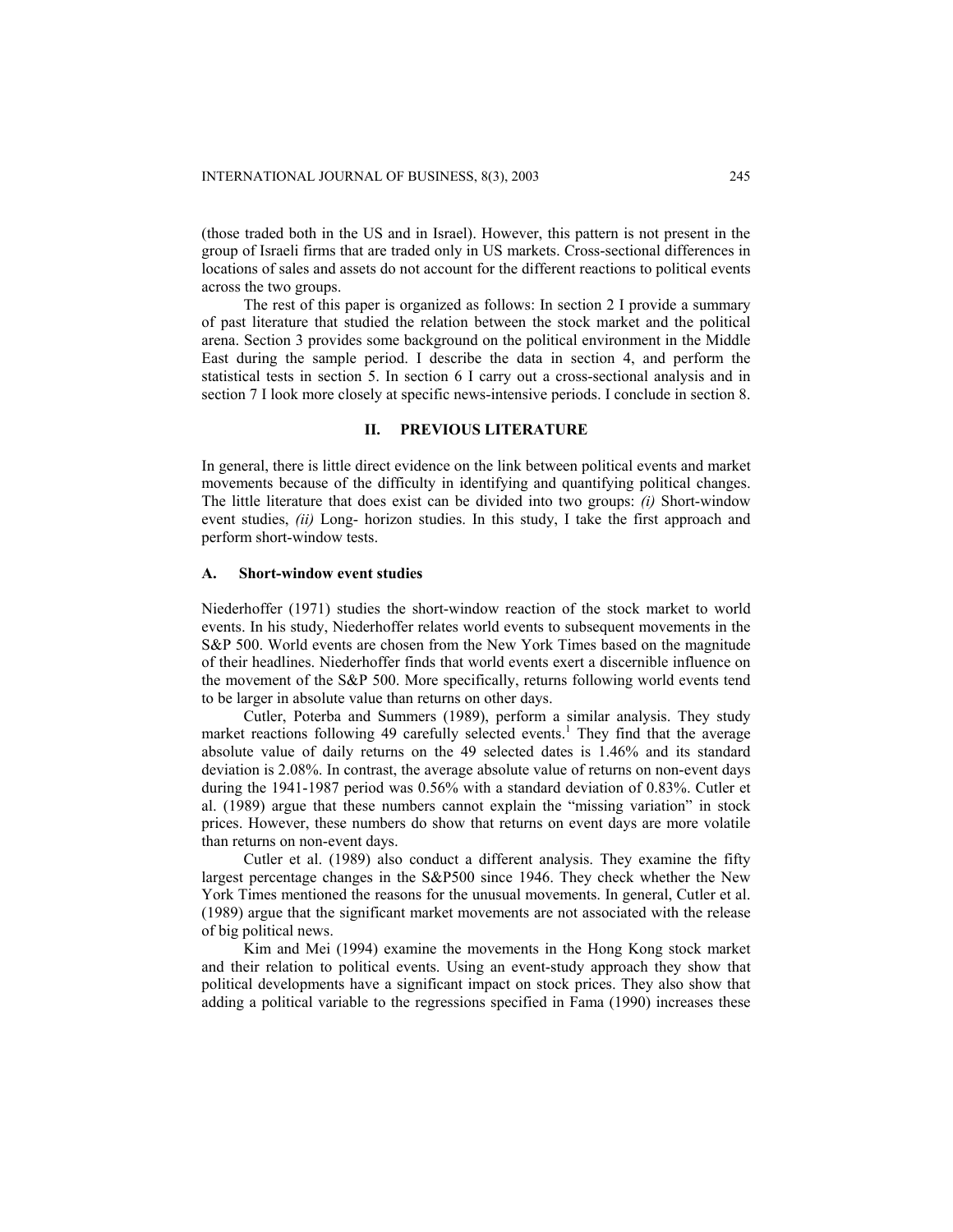models' explanatory power. Finally, Kim and Mei (1994) model more formally the variation in volatility as a function of political events.

Klibanoff, Lamont and Wizman (1998) examine a sample of closed-end country mutual funds to test, among other things, whether "major news events" lead certain traders to temporarily react more quickly to changes in fundamentals. They find that the absolute value and standard deviation of both funds' returns and changes in net asset values are sharply higher in weeks that contain major news items than in other weeks. In addition, they show that the elasticity of the funds' prices with respect to their NAV is higher in event weeks than in other weeks. This evidence is consistent with the hypothesis that investors underreact to changes in NAV that take place every week, but change their behavior when they observe dramatic news. In weeks containing news events, investors respond much more to changes in fundamentals.

#### **B. Long-horizon studies**

Diamonte, Liew, and Stevents (1996) and Erb, Harvey, and Viskanta (1996) study the long-term link between political risk and stock market returns. Diamonte et al. (1996) show that changes in political risk have a larger impact on returns in emerging markets than in developed markets. Erb et. al (1996) show that country-risk measures (consisting of both political and economical risk measures) are correlated with future equity returns. Both of these are long-window studies that look at some measure of political risk and its relation to the stock market over a long period of time.

#### **III. HISTORICAL AND POLITICAL BACKGROUND**

In 1991, immediately following the Gulf War, the US gathered, for the first time, delegates from Israel and its Arab neighbors around one table in the Madrid Conference. This marked the starting point of the peace process in the Middle East. Two notable treaties were signed since then. In September 1993, Israeli Prime Minister Yitzhak Rabin and PLO chairman Yassir Arafat signed the Oslo Accords on the White House lawn. In October 1994, Israel and Jordan signed a peace treaty.

Two opposite views regarding the link between the peace process and its economic impact have divided the Israeli political system. The first is represented with the following quote by Benny Gaon, at the time CEO of Koor Industries, Israel's largest conglomerate:

*"In my view, the economic benefits of the peace process are irrefutable… The peace process also enabled a redistribution of resources from defense to infrastructure, transportation, telecommunications and education. The felicitous impact on our national well-being over the longer term is therefore inestimably greater".<sup>2</sup>*

The second view is represented by the following quote:

*"An objective observer would be hard put to see a positive correlation between the peace process and the state of Israel's economy. At best the peace process is irrelevant".3*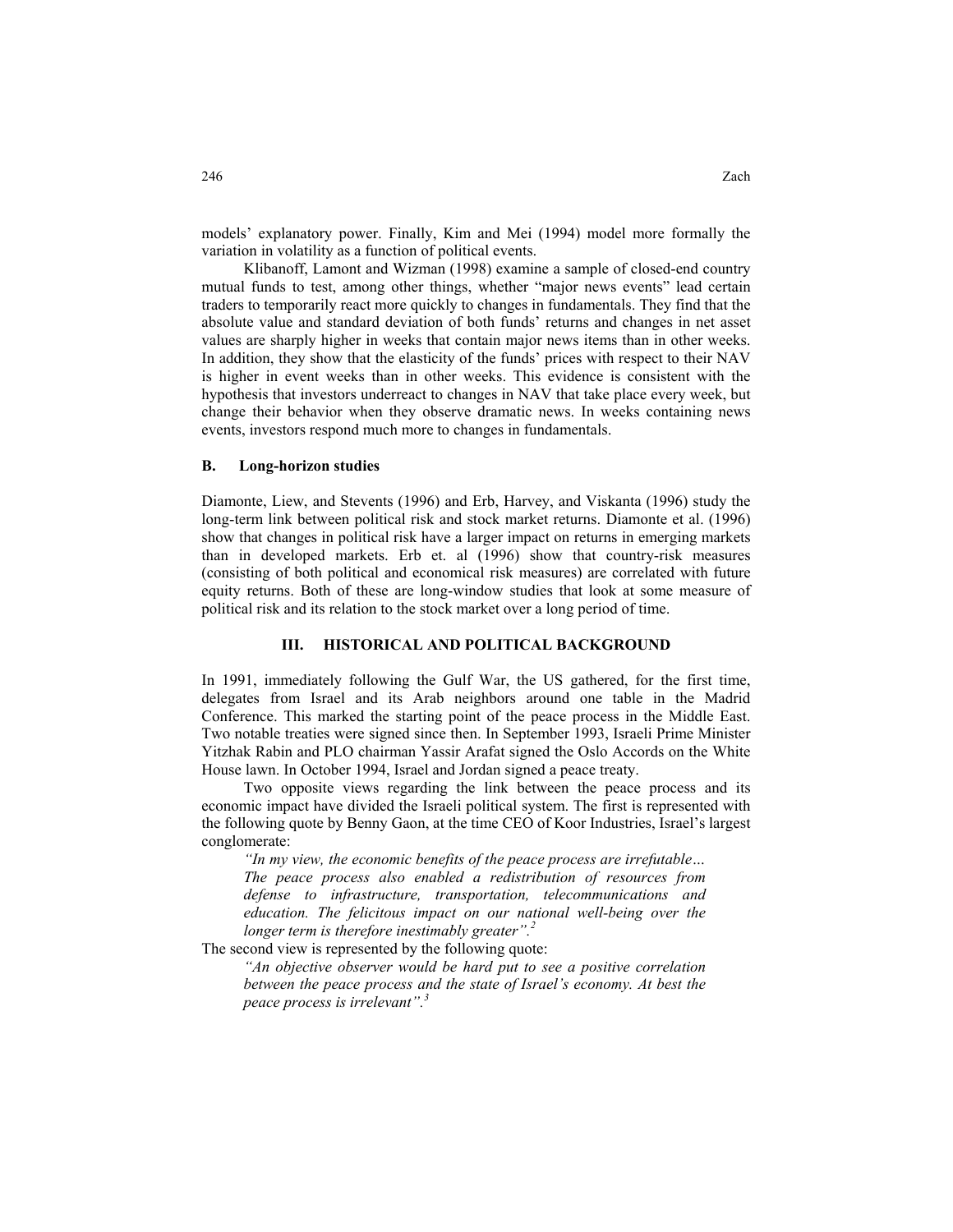As the quotes illustrate, the political debate about what is commonly referred to as "the fruits of peace" or "the dividend of peace" has been at the center of Israeli public attention. A few notable changes in the Israeli economy and foreign relations have taken place since the outset of the peace process. First, Israel markedly improved its diplomatic relations with the rest of the world. Israel today maintains diplomatic relations with 162 countries, an increase of 70 since 1991. For example, China and India are two important countries that established diplomatic relations with Israel in 1992. Another example is the signing of the fundamental agreement with the Vatican in December 1993. Most important are the improving relations with Israel's Arab neighbors. As a result of this improvement in diplomatic relations, new potential markets have opened for Israeli companies.

Second, in 1994 countries of the Persian Gulf lifted the secondary and tertiary economic boycott against Israel. As a result, many foreign companies and investors started doing business in Israel. For instance, Fershtman and Gandell (1998) discuss the entry of all major Japanese and Korean car manufacturers into the Israeli market. A salient example of increasing activity of foreign investors is the 1994 authorization given by the Tokyo Stock Exchange to Japanese firms to invest in the Israeli stock market. Third, internally, the change in the political arena helped Israel reallocate resources in its budget to investment in education and infrastructure.

Finally, Israeli companies are more welcomed in foreign capital markets. Since 1992 a growing number of Israeli firms have raised funds in the US capital market. Today, more than 100 Israeli and Israeli-related companies are traded in NASDAQ, AMEX and NYSE.<sup>5</sup> In addition, many Israeli firms raised capital in European stock market such as the London Stock Exchange and the Euro.NM.

In the appendix I provide an example of a paragraph that is common in Israeli firms' prospectuses. The paragraph gives a brief historical background and illustrates the strong relation between Israeli economic and political conditions.

#### **IV. THE DATA**

### **A. Political Events**

In order to proceed with a short-window event study I must identify political events that have implication on the peace process in the Middle East. I search the Dow Jones News Retrieval Service (DJNRS) for days in which "something happened" in the Middle East. The search process has to overcome a few obstacles that affect the power of the statistical analysis that follows. First, my search has to identify *important* events that are pivotal to the peace process. Second, the search must not identify old news but rather it has to pick events as close as possible to their time of occurrence.

I search the DJNRS for articles in the Wall Street Journal, the New York Times, the Washington Post and the Los Angeles Times during  $1993 - 1997$ .<sup>6</sup> My sample period is not longer because of the relatively high costs of data collection. I limit myself to this particular period because of the high variability of political events taking place in it, which provides a more powerful setting to examine the issues studied in the paper. Using a few news resources increases the probability that the search will yield both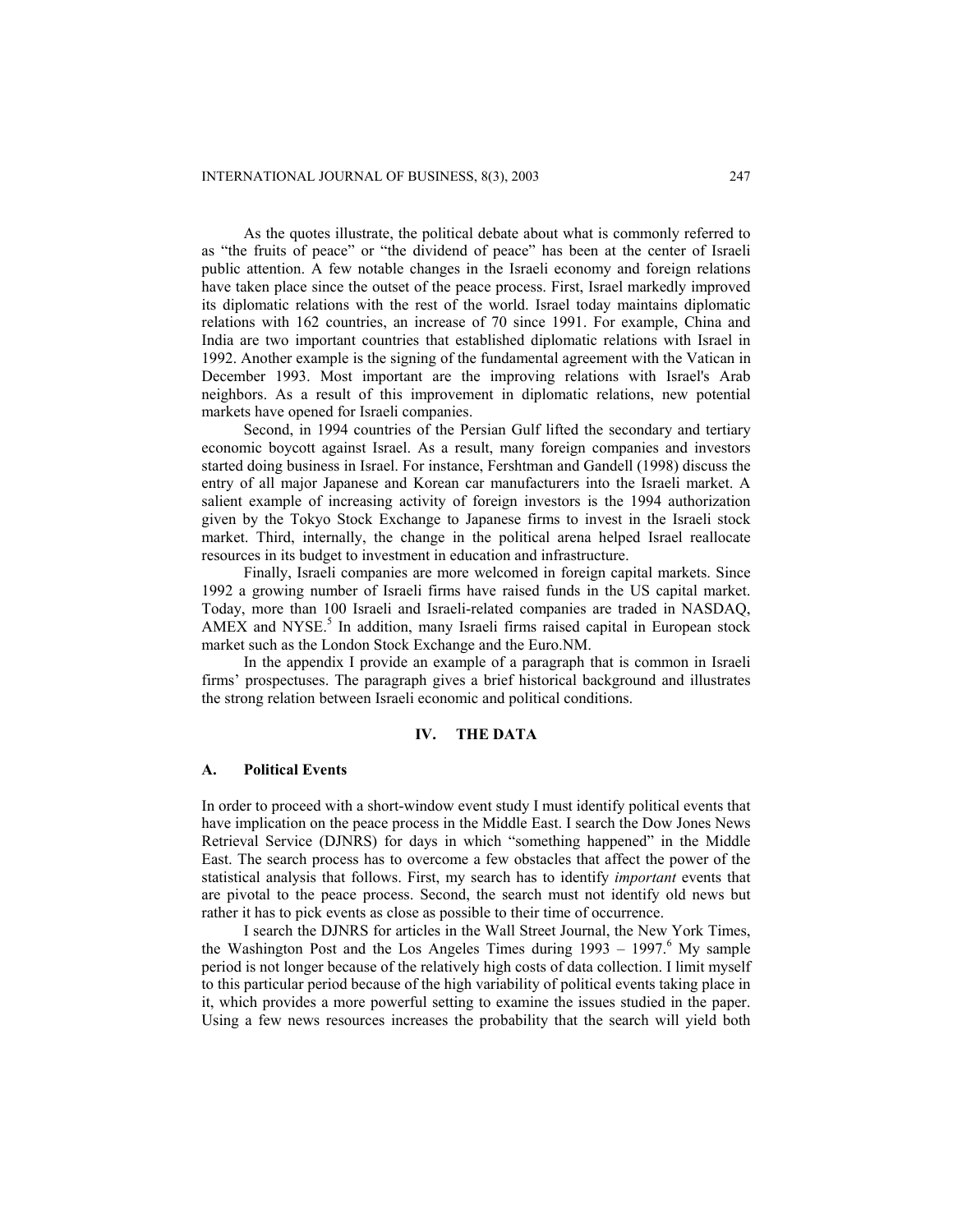important and timely events. For example, the search will not pick up commentary articles summarizing events that occurred in the preceding month because the probability that such an article will appear in a few newspapers on the same day is quite low. In contrast, if an article appears in a few sources, it is likely that it reports about an important event.

The search results in 199 hits in the Los Angeles Times, 181 hits in the Washington Post, 155 hits in the New York Times and 30 hits in the Wall Street Journal. I form two samples of *calendar event days*, depending on the sources in which the hits appeared. Sample 1 consists of days that contain articles, *on the same topic*, in at least two out of the three top sources.<sup>7</sup> Sample 2 consists of days that contain articles, *on the same topic*, in at least three out of the four sources. Its purpose is to refine sample 1 by picking more important events.

#### **Table 1**

#### Distribution of calendar event days

I search the DJNRS for articles concerning the peace process in the Middle East in the Wall Street Journal, the New York Times, the Washington Post and the Los Angeles Times during 1993 – 1997. Specifically, I run the following search ("Israel" and "peace" and ["Palestinian" or "Syria"]) in the article's headline or first paragraph. The table lists the results of the search by weekday and by month.

| By weekday |     |          | By month  |     |         |  |
|------------|-----|----------|-----------|-----|---------|--|
| Sunday     | 30  | $12.4\%$ | January   | 15  | $6.2\%$ |  |
| Monday     | 31  | 12.9%    | February  | 20  | 8.3%    |  |
| Tuesday    | 40  | 16.6%    | March     | 23  | 9.5%    |  |
| Wednesday  | 26  | $10.8\%$ | April     | 18  | 7.5%    |  |
| Thursday   | 39  | $16.2\%$ | May       | 18  | 7.5%    |  |
| Friday     | 44  | $18.2\%$ | June      | 11  | 4.6%    |  |
| Saturday   | 31  | 12.9%    | July      | 15  | $6.2\%$ |  |
|            |     |          | August    | 23  | 9.5%    |  |
|            |     |          | September | 39  | 16.2%   |  |
|            |     |          | October   | 31  | 12.9%   |  |
|            |     |          | November  | 10  | 4.1%    |  |
|            |     |          | December  | 18  | 7.5%    |  |
|            | 241 | 100%     |           | 241 | 100%    |  |

Figure 1 plots the frequency of calendar event days by month. The top-news month is September 1993, when the Oslo Accords between Israel and the Palestinians were signed. Table 1 shows the distribution of calendar event days by days of the week and by months. As one might expect, there seems to be no apparent pattern in these distributions.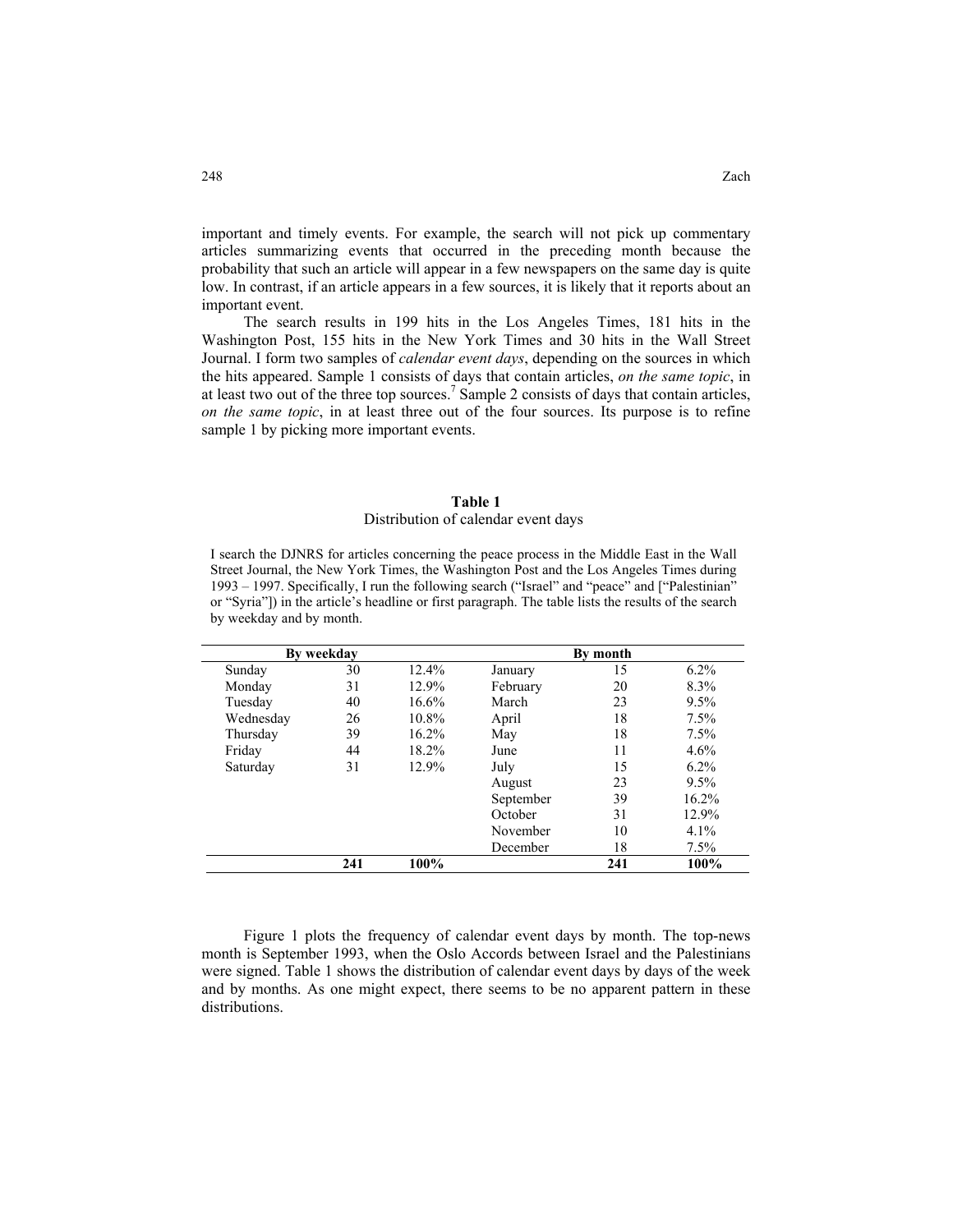

**Figure 1**  The distribution of calendar event days by month

Table 2 is an example of the type of events that my search yielded for the period January 1994 to June 1994.

## **B. Stock returns**

When analyzing the relation between returns and political events, I translate each calendar event day into its relevant trading event day, depending on the index I study. I do not control for concurrent economic events.

I look at daily returns of two indices. The first is the Tel Aviv Stock Exchange Daily 100 index (TAD100, formerly known as the Mishtanim Index) obtained from DataStream. <sup>8</sup> The second is a self-constructed equally-weighted index (ISRIX) from daily returns of Israeli stocks traded in the United States.<sup>9</sup>

For each market, I convert the calendar event days, in samples 1 and 2, into trading event days. In doing so, I take into account two factors. First, where applicable, I add the day before the calendar event day because I use newspapers as my only sources of information and thus cannot be sure of the exact timing of an event. The addition of days to my sample introduces noise that decreases the statistical power of the analysis. Nevertheless, any significant results I obtain are underestimated in the "right direction" and the inference is not altered.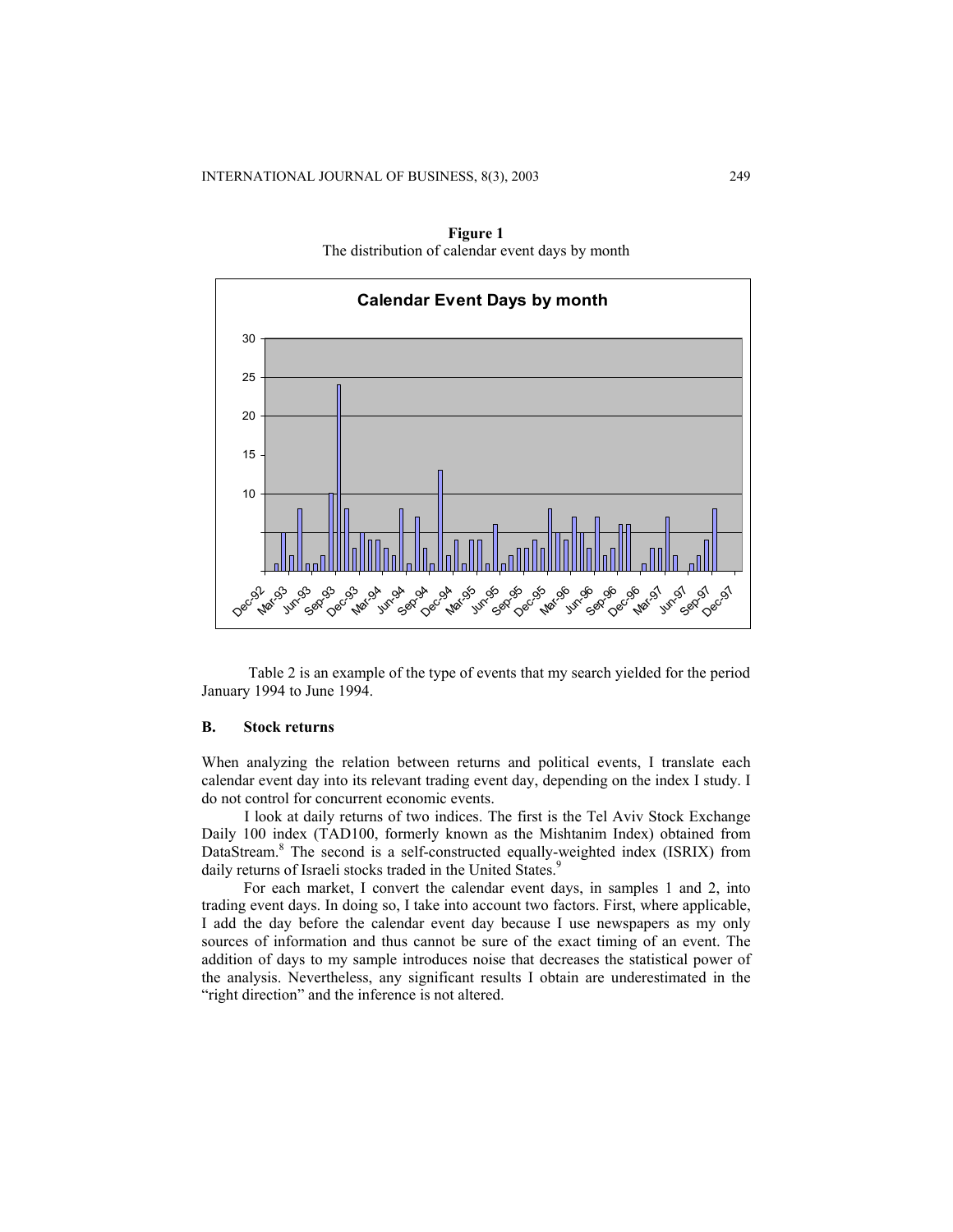**Table 2**

Event days during the period January 1994 – June 1994

| Date    | <b>Event Headline</b>                                                                                                                                                                     |
|---------|-------------------------------------------------------------------------------------------------------------------------------------------------------------------------------------------|
| 1/11/94 | Israel-PLO Talks Resume; Agreement Is Expected to Take Several Weeks.                                                                                                                     |
| 1/15/94 | Persecution ended, Syria's Jews stage an exodus.                                                                                                                                          |
| 1/18/94 | Israel welcomes Assad stand, carefully.                                                                                                                                                   |
| 2/10/94 | Israel-PLO deal solves key issues in self-rule plan.                                                                                                                                      |
| 2/11/94 | Peace Pact at Least a Month Away, Rabin Warns; Text of latest Israel-PLO agreement<br>shows both sides gave ground on key issues. Arafat flies to Jordan to meet with King.               |
| 2/26/94 | Massacre in the Mideast; Killings Harden Opponents of Peace; Reaction: Protests<br>against talks with Israel erupt throughout Arab world. PLO demands a disarming of<br>Israeli settlers. |
| 2/28/94 | 3 Arab nations are said to break off Israel talks.                                                                                                                                        |
| 3/2/94  | Israel Frees 570 Prisoners, Seeks to Draw PLO to Talks.                                                                                                                                   |
| 3/4/94  | Backlash Against Arafat Sweeps Occupied West Bank, Gaza; Palestinian anger is<br>directed as much at the PLO chairman as at Israel and the settler who killed 48<br>Muslims.              |
| 3/16/94 | Rabin Rejects PLO Terms for New Talks; Addressing U.S. Jewish leaders, premier<br>rules out removal of settlers from territories. He meets with Clinton today.                            |
| 4/22/94 | Rabin Says Golan Sites Expendable; Israel Studies Options For Talks With Syria.                                                                                                           |
| 4/30/94 | Christopher, Rabin Renew Efforts for Peace With Syria.                                                                                                                                    |
| 5/2/94  | Israel-Syria Talks in 'New Phase,' Christopher Says; He presents Damascus with<br>Jerusalem's peace proposals. The initial response is negative.                                          |
| 5/3/94  | Christopher Conveys Syria's Reply to Israeli Proposal; Official says Jerusalem is<br>encouraged by response to peace initiative-but not ready for talks.                                  |
| 5/17/94 | Christopher Shuttles Assad's Peace Suggestions to Israel; Syria appears increasingly<br>serious about an accord on the Golan Heights, U.S. officials say.                                 |
| 5/19/94 | Israel, Syria Closing Gap, Officials Say Aides call Christopher upbeat about peace<br>prospects after four days of shuttling between capitals. But neither side is ready for              |
| 5/24/94 | face-to-face talks.<br>Israel Seeks Arafat Vow to Back Pact; Government threatens to withhold further<br>implementation of Autonomy accord. PLO leader had suggested deal was not         |
| 6/22/94 | permanent.<br>Jordan's King Hopes for Open Talks With Israel Hussein says he will press ahead<br>with peace negotiations without relying on Syria's lead.                                 |

Second, if the calendar event day falls on a weekend or on a holiday, I add the first trading day immediately following it.10 In sum, *a trading event day* can be one of three days: A calendar event day, a day that precedes a calendar event day, or the first trading day that follows a calendar event day. Hereinafter, I will refer to a trading event day as simply an "event day". Figure 2 describes the conversion of calendar event days into trading event days. The ovals represent calendar event days and the squares represent trading event days.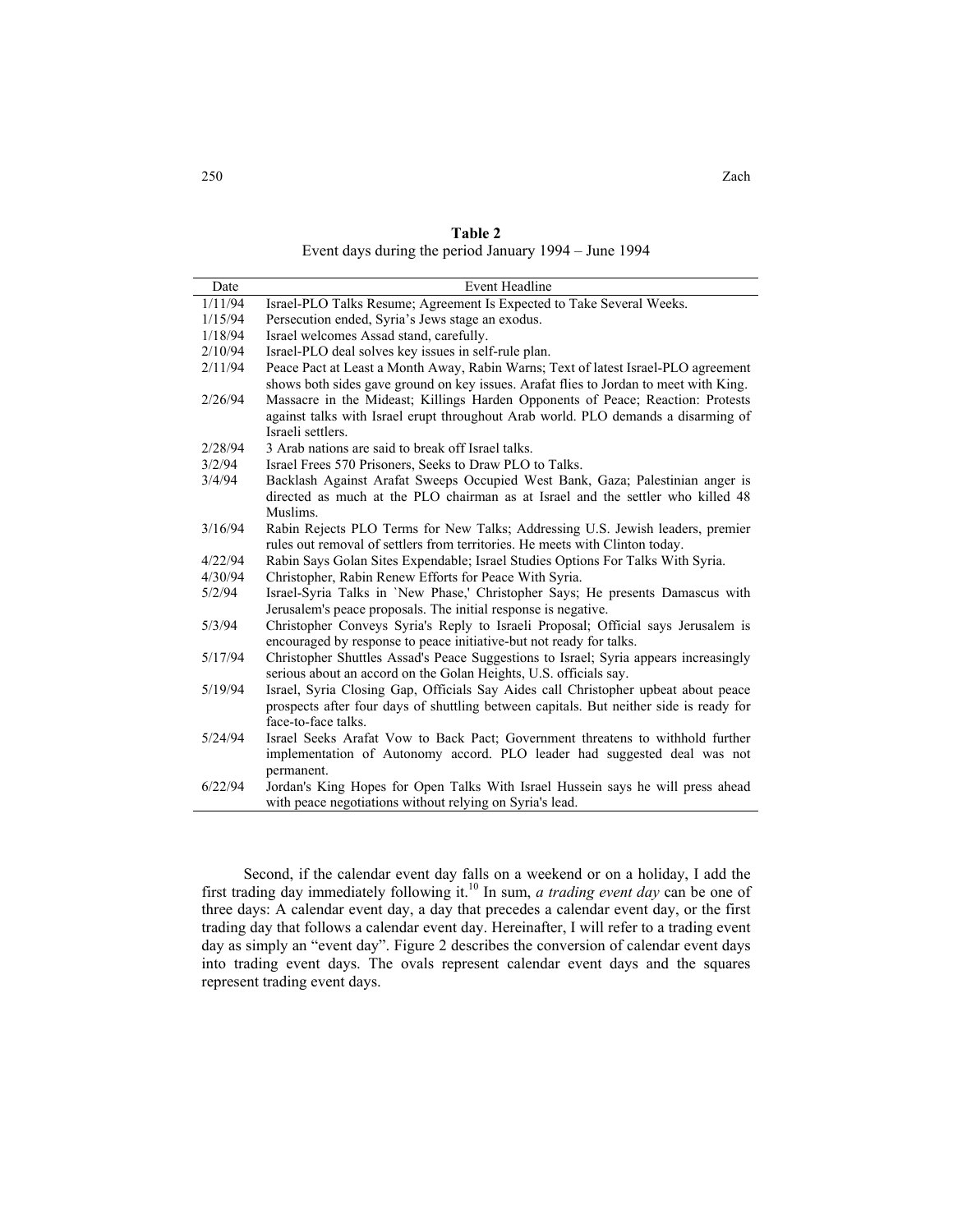

**Figure 2**  Conversion of calendar event days into trading event days



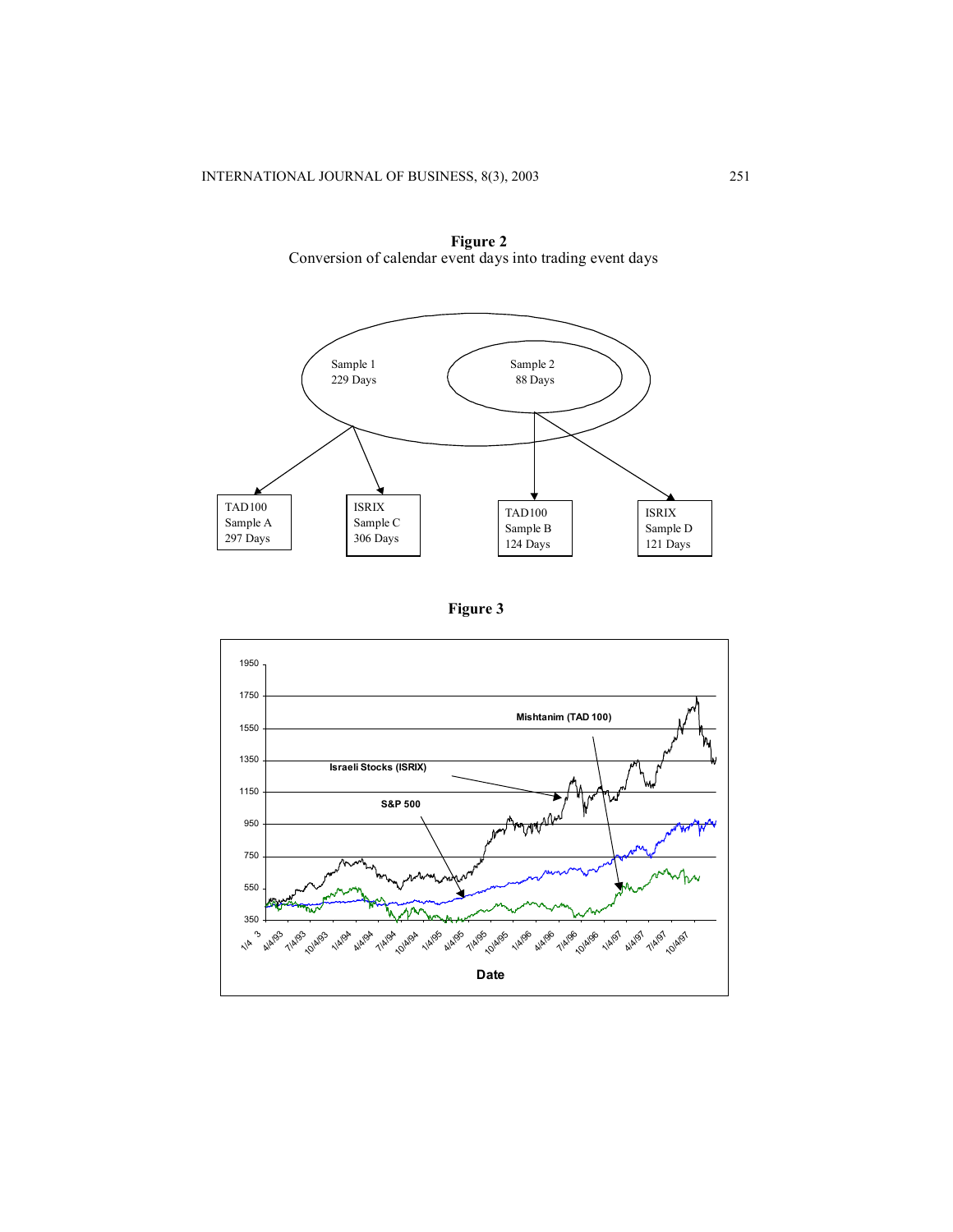In [Table 3,](#page-9-0) I present some summary statistics of the distribution of returns in the sample period. I include data on the S&P500 for comparison. Figure 3 plots the performance of the Israeli stock index (TAD100) against the ISRIX index and the S&P500.

#### <span id="page-9-0"></span>**Table 3**

Distribution of daily returns and the absolute values of daily returns - Summary statistics

Panel A refers the distributions of *daily returns* and Panel B refers to the distribution of the *absolute value* of daily returns. In each panel, TAD refers to returns of the Tel Aviv 100 index, ISRIX refers to the returns of Israeli stocks traded in the US, and S&P 500 refers to returns on the S&P 500 index. Samples A and C correspond to trading events days derived from calendar events days in sample 1. Samples B and D correspond to trading event days derived from calendar event days in sample 2. (See Section IV for details).

|                                       | Mean     | Median | $\sigma$                                 | Kurt. | Skew.   | Number |
|---------------------------------------|----------|--------|------------------------------------------|-------|---------|--------|
|                                       |          |        | <b>Panel A: Daily returns</b>            |       |         |        |
|                                       |          |        | <b>TAD100</b>                            |       |         |        |
| <b>Full Sample</b><br>$(1993 - 1997)$ | 0.05%    | 0.12%  | 1.63%                                    | 3.67  | $-0.06$ | 1219   |
| Sample A                              | 0.10%    | 0.17%  | 1.76%                                    | 4.09  | 0.15    | 297    |
| Sample B                              | 0.29%    | 0.35%  | 1.77%                                    | 4.40  | $-0.05$ | 124    |
|                                       |          |        | <b>ISRIX</b>                             |       |         |        |
| Full Sample                           | 0.10%    | 0.17%  | 1.29%                                    | 5.37  | $-0.42$ | 1264   |
| $(1993 - 1997)$                       |          |        |                                          |       |         |        |
| Sample C                              | 0.13%    | 0.20%  | 1.19%                                    | 3.84  | $-0.04$ | 306    |
| Sample D                              | 0.14%    | 0.20%  | 1.22%                                    | 3.62  | $-0.24$ | 121    |
|                                       |          |        | <b>S&amp;P 500</b>                       |       |         |        |
|                                       | 0.07%    | 0.06%  | 0.75%                                    | 8.51  | $-0.49$ | 1264   |
| <b>Full Sample</b><br>$(1993 - 1997)$ |          |        |                                          |       |         |        |
|                                       |          |        | Panel B: Absolute value of daily returns |       |         |        |
|                                       |          |        | <b>TAD100</b>                            |       |         |        |
| Full Sample                           | 1.19%    | 0.89%  | 1.12%                                    | 12.11 | 2.36    | 1219   |
| $(1993 - 1997)$                       |          |        |                                          |       |         |        |
| Sample A                              | 1.33%    | 0.98%  | 1.15%                                    | 5.92  | 1.52    | 297    |
| Sample B                              | 1.37%    | 0.98%  | 1.15%                                    | 6.74  | 1.69    | 124    |
|                                       |          |        | <b>ISRIX</b>                             |       |         |        |
| Full Sample                           | 0.98%    | 0.78%  | 0.84%                                    | 10.15 | 1.91    | 1264   |
| $(1993-1997)$                         |          |        |                                          |       |         |        |
| Sample C                              | $0.90\%$ | 0.69%  | 0.78%                                    | 4.79  | 1.38    | 306    |
| Sample D                              | 0.94%    | 0.77%  | 0.78%                                    | 4.42  | 1.25    | 121    |
|                                       |          |        |                                          |       |         |        |
|                                       |          |        | <b>S&amp;P 500</b>                       |       |         |        |
| Full Sample<br>$(1993-1997)$          | 0.53%    | 0.39%  | 0.53%                                    | 22.33 | 3.13    | 1264   |

\* The hypothesis that the distributions of daily returns in both markets are normal is rejected at the 1-% level.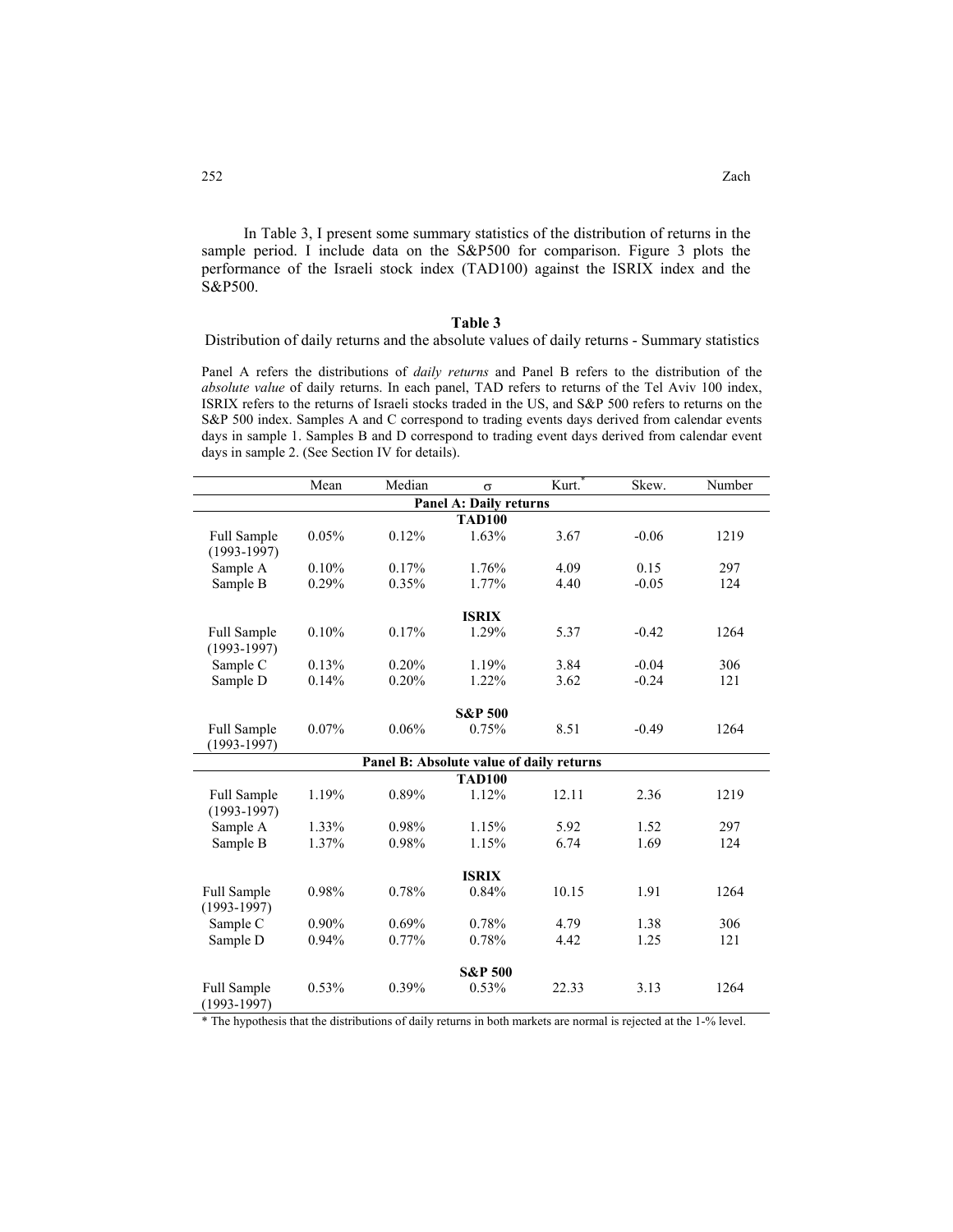Panel A of Table 3 suggests that returns on event days are slightly higher than returns in the full sample (except for sample B where they are considerably higher). This suggests that, on average, the market viewed news about the peace process in this period as positive. Event-day returns on the TAD100 seem to be more volatile than returns in the full sample, whereas event-day returns on ISRIX seem to be less volatile than returns in the full sample. More formal tests are performed in the next section.

## **V. STATISTICAL ANALYSIS**

As a first step, I rank the daily returns of both indices (each index separately) in ascending order and divide them into ten equal deciles, such that the lowest returns are in the first decile and the highest returns are in the tenth decile. Table 4 shows the distribution of returns, in each sample of trading event days, according to deciles.

It is apparent from Table 4 that TAD100 event day returns tend to be extreme. In sample A, about 27% of the event days are concentrated in the first or tenth decile, which is statistically different from the expected value of 20% at the 1% level. In sample B we see that there is a high concentration of event days in the tenth decile. The ISRIX returns do not exhibit any apparent abnormal behavior. The conclusion I draw from Table 4 is that there is a tendency for returns following political events in the Israeli market to be more extreme than in other days. In sample B it seems that extreme positive returns are more prevalent than extreme negative returns.

## **Table 4**

## Frequency of event-day returns

For each variable, I rank the full sample returns in ascending order and divide them into ten equal deciles. The first decile includes the lowest returns and the tenth decile includes the highest returns. The table reports the frequency of event days, for the four different samples, across deciles.

|                | <b>TAD100</b>          |                        |          | <b>ISRIX</b> |  |
|----------------|------------------------|------------------------|----------|--------------|--|
| Decile         | Sample A               | Sample B               | Sample C | Sample D     |  |
| Obs            | 297                    | 124                    | 306      | 121          |  |
|                | $12.79\%$ °            | 8.06%                  | 10.13%   | 8.26%        |  |
| $\overline{2}$ | 8.75%                  | 8.06%                  | 7.19%    | 10.74%       |  |
| 3              | 9.43%                  | 12.90%                 | 9.15%    | $9.92\%$     |  |
| 4              | 9.43%                  | 8.06%                  | 12.42%   | 9.92%        |  |
| 5              | 8.43%                  | 8.06%                  | 9.80%    | 10.74%       |  |
| 6              | 9.43%                  | 5.65%                  | 12.42%   | 9.09%        |  |
| 7              | 8.75%                  | 11.29%                 | 12.09%   | 12.40%       |  |
| 8              | 9.43%                  | 8.88%                  | 10.78%   | $9.92\%$     |  |
| 9              | 8.75%                  | 9.69%                  | 7.20%    | 9.09%        |  |
| 10             | $14.81\%$ <sup>a</sup> | $19.35\%$ <sup>a</sup> | 8.82%    | 9.92%        |  |
|                | 100%                   | 100%                   | 100%     | 100%         |  |

<sup>a,b,c</sup> Denote statistical significance at the  $1\%$ ,5%,10% levels, respectively.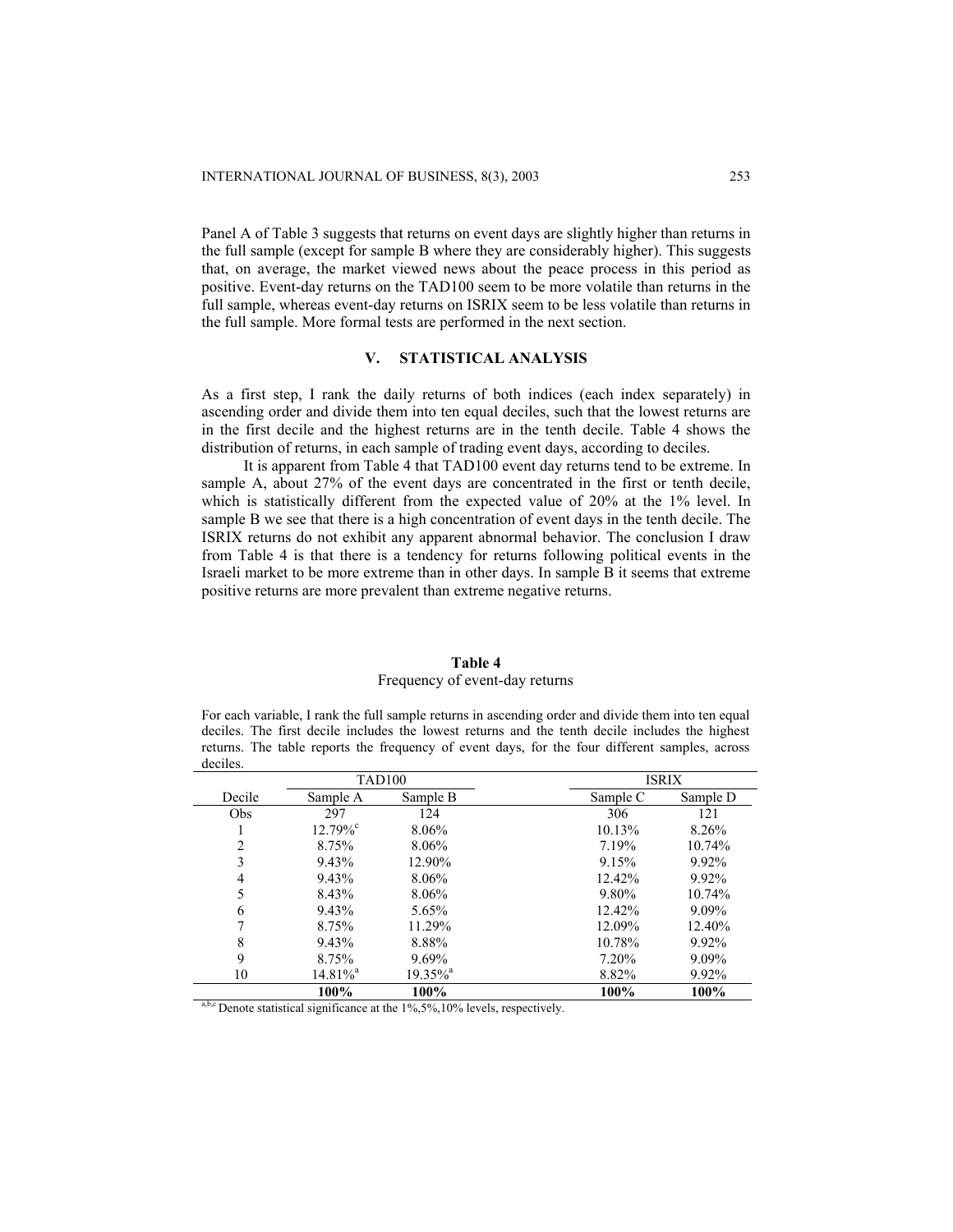Table 5 looks at the fifty largest movements in the TAD100 during 1993-1997. In addition, the table lists the reasons for the big changes as they were reported in the daily market column of the Jerusalem Post.<sup>11</sup> Seventeen (34%) of the fifty largest movements occurred in days that are classified as trading event days in sample 1 and seven (14%) occurred in days that are in sample 2. These frequencies are higher than the frequency of trading event days in the population (24% and 10% in samples 1 and 2, respectively). However, out of the 35 days for which I found a Jerusalem Post article, only in five days are political events mentioned explicitly to be the reason for the market's extreme reaction.

#### **A. Statistical tests – Location**

I now turn to a more formal examination of the question: Do returns following political events differ from returns in other days? Since the distribution of returns is non-normal, I choose to perform a few non-parametric tests. The first dimension I examine is whether the location (median) of the return distribution in event days is different from that in non-event days. If event days are equally likely to produce positive returns as they are negative returns there is no reason to believe that there is a difference between the medians. I run a Wilcoxon rank-sum test for each sample. The null hypothesis is that the median return in the sample is identical to the median return out of the sample (the full sample returns excluding the event-day returns). The Z-statistic and its corresponding p-values are presented in panel A of Table 6. The results are consistent with panel A of Table 3. Except for Sample B, we cannot reject the hypothesis that the mean return following event days is identical to that in other days. In Sample B, we can reject that hypothesis with a significance level of 6%. This is consistent with Table 4, where we saw far more extreme positive returns than extreme negative returns.

#### **Table 5**

#### The 50 largest daily changes in the TAD100 (Mishtanim), 1993-1997

This table lists the 50 largest movements in the TAD100 (Mishtanim) index during 1993 – 1997. The explanation column describes the reason for the big movement as mentioned in the Jerusalem Post stock market column. Some boxes are empty because I could not find the article in the Dow Jones News Retrieval Service.

| Date                | <b>Explanation</b>                                            | Date                             | <b>Explanation</b>                                                                     |
|---------------------|---------------------------------------------------------------|----------------------------------|----------------------------------------------------------------------------------------|
| $08/21/94$ -9.93%   |                                                               | 26 02/11/93                      | $-4.17\%$ <sup>1</sup> Frenkel's remarks<br>about market<br>uncertainty - Bubble       |
| $10/28/97 - 8.42\%$ |                                                               |                                  | 27 02/13/94 -4.05% <sup>1</sup> SEC investigation<br>causes market's mood<br>to be low |
|                     | $10/30/97$ 8.00% Following Wall street<br>rebound             |                                  | 28 09/26/96 -4.04% <sup>1,2</sup> No reason mentioned                                  |
|                     | $01/31/95$ 7.72% Rabin talks against the<br>capital gains tax | 29 12/11/94 3.98% <sup>1,2</sup> |                                                                                        |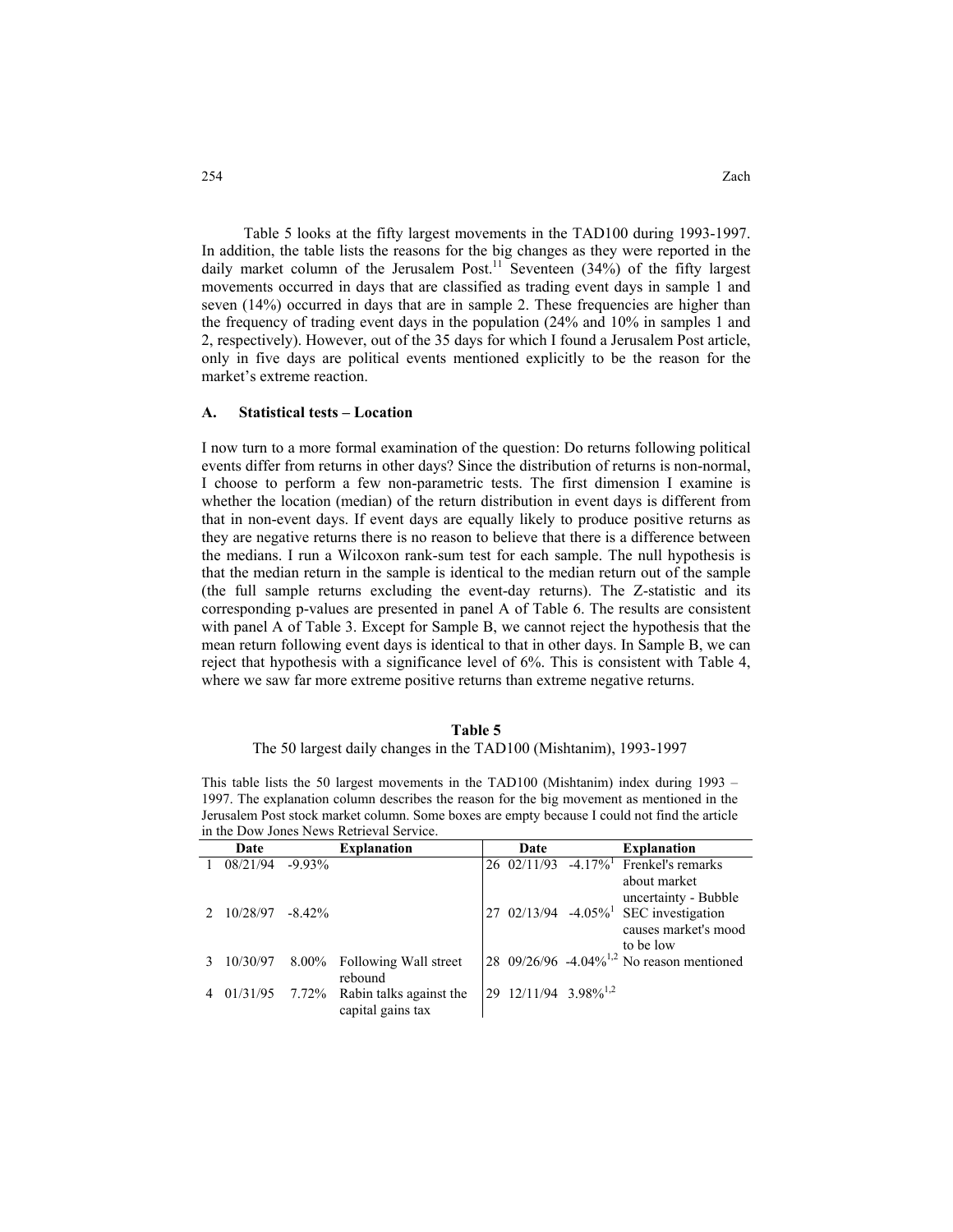| 5  | 03/15/94                          | $6.75\%^{1,2}$        | No reason mentioned                                                              |    | 30 01/08/97 | 3.95%                  | No reason mentioned                                                                            |
|----|-----------------------------------|-----------------------|----------------------------------------------------------------------------------|----|-------------|------------------------|------------------------------------------------------------------------------------------------|
| 6  | 02/03/97                          | 6.70%                 | Shekel depreciated,<br>exporters gain                                            |    | 31 02/18/93 | $-3.92\%$              | Supreme court rules in<br>the case of fraud in the<br>market                                   |
| 7  | 06/29/93                          | 6.66%                 | Rumors on interest rate<br>cuts and a rejection of a<br>capital tax proposal     |    | 32 07/14/94 | 3.92%                  | No reason mentioned                                                                            |
| 8  | 03/28/94                          | 6.45%                 | Positive comments on<br>the economy coupled<br>with peace talks<br>progress      |    | 33 07/19/94 | $3.92\%$ <sup>1</sup>  |                                                                                                |
| 9  | 03/19/95                          | $6.40\%$ <sup>1</sup> | Lowered interest rates &<br>additional budget cuts                               |    | 34 06/09/94 | 3.90%                  |                                                                                                |
| 10 | 11/27/94                          | 5.83%                 | No apparent reason                                                               |    | 35 05/01/94 | $3.88\%$ <sup>1</sup>  | Expected signing of the<br>Gaza Jericho agreement                                              |
|    | 11 06/06/94                       | $-5.73%$              |                                                                                  |    | 36 07/03/94 | $-3.87\%$ <sup>1</sup> | No reason mentioned                                                                            |
|    | 12 02/22/94                       | 5.66%                 |                                                                                  |    | 37 03/10/94 | $-3.86%$               | Widening investigation<br>on share manipulation                                                |
|    | 13 07/06/94                       | $5.54\%$ <sup>1</sup> | No reason mentioned                                                              |    | 38 06/20/94 | $-3.85%$               |                                                                                                |
|    | 14 02/17/94                       | $-5.39%$              | Rumors on continuing<br>investigations by SEC                                    | 39 | 07/18/93    | $-3.83%$               |                                                                                                |
|    | 15 01/29/95                       | 5.36%                 |                                                                                  |    | 40 07/18/96 | $3.81\%$ <sup>1</sup>  | A fall in Wall Street                                                                          |
|    | 16 07/16/96                       | $-4.94%$              |                                                                                  |    | 41 02/14/93 | $-3.76\%$ <sup>1</sup> |                                                                                                |
|    | 17 03/09/94                       | $-4.93%$              | SEC's continued<br>investigation into<br>possible irregularities                 |    | 42 06/05/94 | 3.73%                  | No reason mentioned                                                                            |
|    | 18 02/21/94                       | $-4.88%$              |                                                                                  |    | 43 05/31/94 | $-3.70%$               |                                                                                                |
|    |                                   |                       | 19 05/30/96 -4.84% <sup>1,2</sup> Elections inconclusive<br>results              |    | 44 02/05/95 | $-3.64\%$ <sup>1</sup> | Tax law on capital<br>gains cancelled                                                          |
|    | 20 09/05/93 4.66% <sup>1,2</sup>  |                       | Euphoria induced by the<br>proposed peace<br>agreement                           |    | 45 07/29/96 | 3.64%                  | The Bank said it would<br>cut interest rates                                                   |
|    | 21 06/14/94                       | $-4.65%$              | Investors are nervous<br>following the SEC<br>investigation                      |    |             |                        | 46 02/19/95 -3.63% <sup>1,2</sup> Anticipated drop in<br>interest rates did not<br>materialize |
|    | 22 06/09/96 -4.56% <sup>1,2</sup> |                       |                                                                                  |    | 47 01/26/97 | $-3.61%$               | Concern from Wall<br>Street and the Deri Bar-<br>on Scandal                                    |
|    | 23 02/04/97                       | $-4.51%$              | Disappointed with Jan.'s<br>budget deficit and called<br>for budgetary restraint |    | 48 01/05/97 | 3.59%                  | Expectations of a<br>stronger dollar                                                           |
|    | 24 01/09/97                       | $-4.45%$              | No reason mentioned                                                              | 49 | 06/02/94    | $-3.56%$               | No reason mentioned                                                                            |
|    | 25 02/23/93                       | $-4.31%$              | Heavy falls in Israeli<br>stocks in Wall street                                  |    | 50 03/02/95 | 3.55%                  | Technical bounce after<br>extended run of losses                                               |

|  | Table 5 (Continued) |
|--|---------------------|
|--|---------------------|

extended run of rotating days that are included in samples 1 and 2, of trading event days (see Sections IV for details).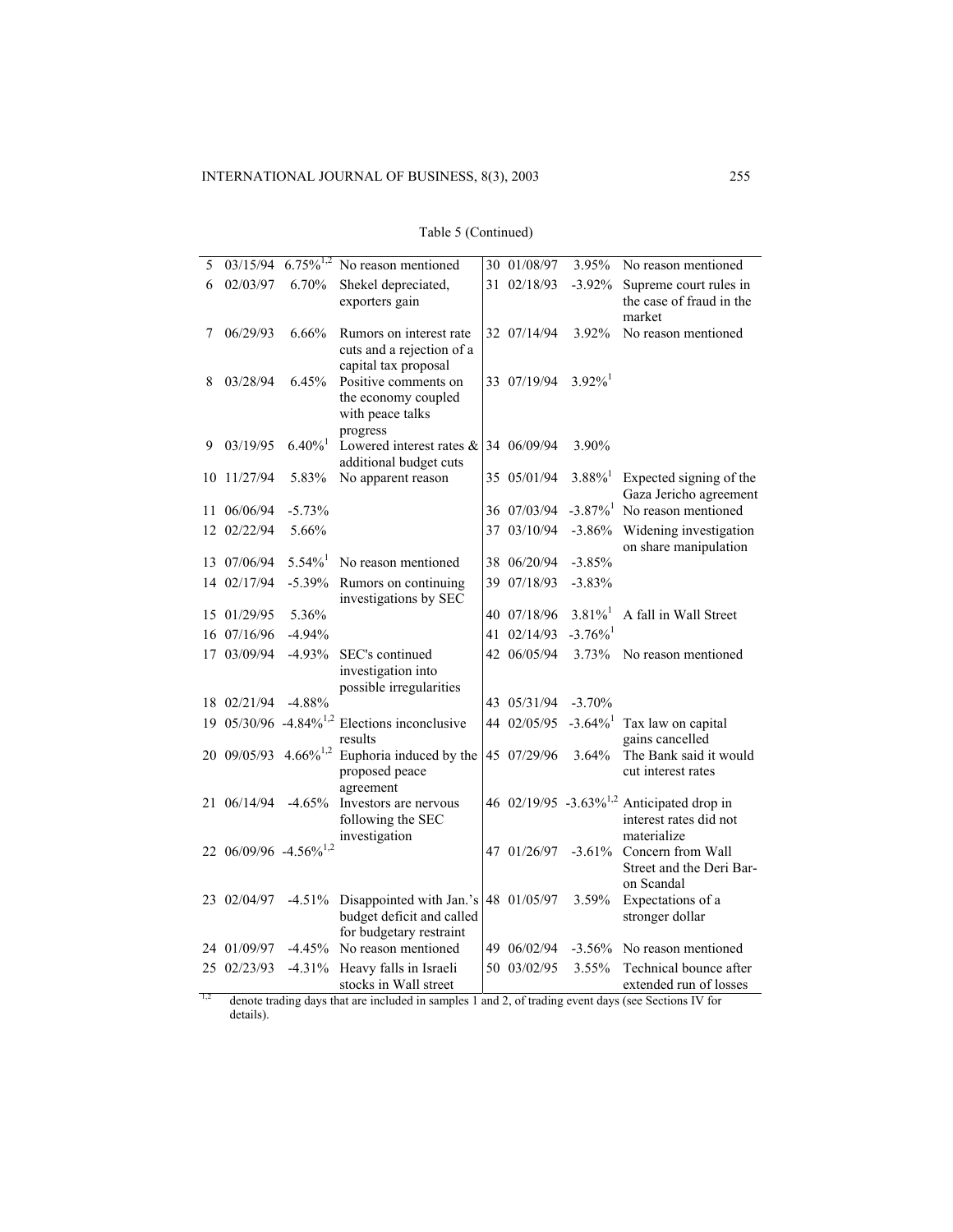**Table 6**

**Panel A** presents the results of Wilcoxon rank-sum tests and Siegel Tukey tests on **daily returns**. The null hypothesis, for each sample, is that that the median return (dispersion of returns) in the sample is identical to the median return (dispersion of returns) out of the sample (the full sample returns excluding the event-day returns). **Panel B** presents the results of Wilcoxon rank-sum tests on **the absolute value of daily returns**. The null hypothesis, for each sample, is that that the median absolute value of returns in the sample is identical to the median absolute value of returns out of the sample (the full sample returns excluding the event-day returns). **Panel C** presents the results of Wilcoxon rank-sum tests on the absolute values of daily returns of the ADR index. The null hypothesis, for each sample, is that that the mean absolute value of return in the sample is identical to the mean absolute value of return out of the sample (the full sample returns excluding the event-day returns).

| Panel A       |      |          |         |              |         |  |  |
|---------------|------|----------|---------|--------------|---------|--|--|
|               |      | Wilcoxon |         | Siegel-Tukey |         |  |  |
|               | Num. | Z-Stat.  | p-value | <b>ST</b>    | p-value |  |  |
|               | Obs. |          |         | statistic    |         |  |  |
|               |      |          |         |              |         |  |  |
| <b>TAD100</b> |      |          |         |              |         |  |  |
| Sample A      | 297  | 0.528    | 0.5968  | 7.23         | 0.0073  |  |  |
| Sample B      | 124  | 1.922    | 0.0545  | 5.46         | 0.0196  |  |  |
| <b>ISRIX</b>  |      |          |         |              |         |  |  |
| Sample C      | 306  | 0.181    | 0.8559  | 4.17         | 0.0413  |  |  |
| Sample D      | 121  | 0.218    | 0.8275  | 0.13         | 0.7219  |  |  |
|               |      |          |         |              |         |  |  |
|               |      |          | Panel B |              |         |  |  |
| <b>TAD100</b> |      |          |         |              |         |  |  |
| Sample A      | 297  | 2.700    | 0.0069  |              |         |  |  |
| Sample B      | 124  | 2.240    | 0.0246  |              |         |  |  |
| <b>ISRIX</b>  |      |          |         |              |         |  |  |
| Sample C      | 306  | $-2.051$ | 0.0403  |              |         |  |  |
| Sample D      | 121  | $-0.478$ | 0.6326  |              |         |  |  |
|               |      |          |         |              |         |  |  |
|               |      |          | Panel C |              |         |  |  |
|               |      |          |         |              |         |  |  |
| <b>ADR</b>    |      |          |         |              |         |  |  |
| Sample C      | 306  | 1.98     | 0.0477  |              |         |  |  |
| Sample D      | 121  | 1.88     | 0.0606  |              |         |  |  |
|               |      |          |         |              |         |  |  |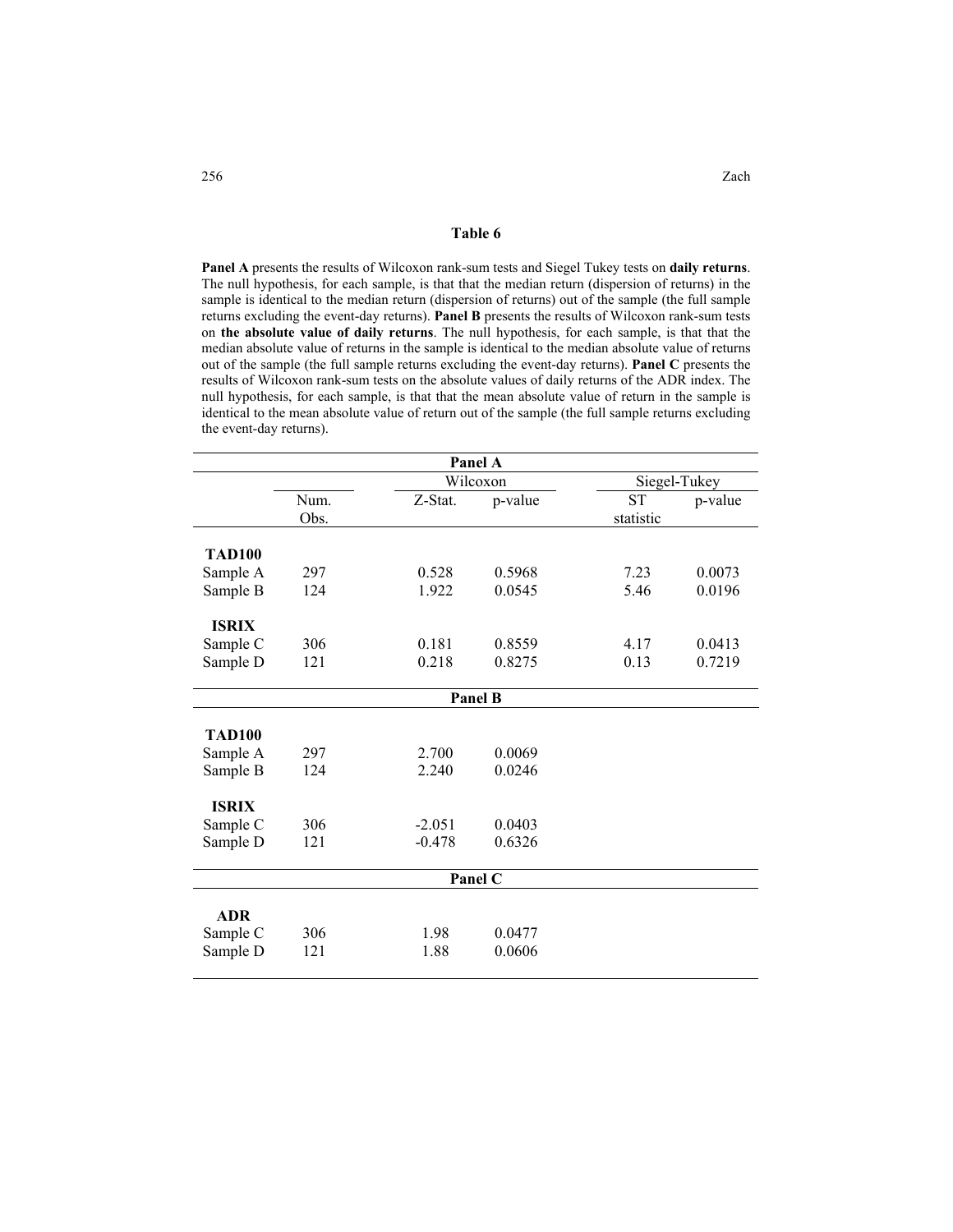#### **B. Statistical tests – Spread**

The more interesting question, however, is whether there is a tendency for more extreme returns to follow political events. Under the assumption that the locations of the distributions in and out of sample are not different, I run the Siegel-Tukey test. The null hypothesis is that the spreads (dispersion) of the returns in and out of sample are equal. Results are presented in the right-most columns of panel A of Table 6.

The results in all of the samples, except sample D, suggest that there is a difference in spread. I cannot assess, however, whether returns on event days are more or less extreme than in other days.

In order to learn about the direction of the difference in spread, I now look at the distribution of the *absolute values* of the returns. If the mean of the absolute value of the returns on event days is higher (lower) than the mean on other days, then I can conclude that event-day returns are more (less) extreme than returns in other days. Summary statistics of the distribution of absolute values are presented in panel B of Table 3. Results of a Wilcoxon rank-sum test for differences in location between the distributions are presented in panel B of Table 6.

The evidence suggests that, indeed, the dispersion of event-day returns is different from that of returns on other days. Also, from panel B of Table 3, we learn that the event-day returns on TAD100 are more extreme than returns on other days. However, panel B of Table 6 and the sign of the Z-stat of sample C suggest that eventday returns on ISRIX are less extreme than returns on other days.

#### **C. Regression Analysis**

An alternative way to check whether the returns following event days are more extreme than returns in other days is presented in Huberman and Schwert (1985). I rank the returns in ascending order and I assign to each observation a rank. The lowest return in the five-year period is assigned with a rank of one and the highest return is assigned with a rank of N (the number of observation in the sample). I then normalize the ranks according to the following formula  $x = (rank-1)/(N-1)$ . This results in a series that is bounded between zero and one. Next, I let  $y=2*abs(x-0.5)$ . The y-series is also bounded between zero and one. Finally, I run the following regression:

$$
y_t = \alpha + \beta D_{it} + \varepsilon_t \tag{1}
$$

where  $D_i=1$  for trading event days. I run four regressions, one for each sample of trading event days. If returns on event days are more extreme then returns in other days, then the coefficient of the indicator variables should be positive. This means that the rank of these returns is either very high or very low. The results of the regression are presented in [Table 7](#page-15-0). The results confirm those of the previous section. For TAD100 returns, the coefficient is positive and significant i.e. returns on event days are more extreme than returns in other days. For ISRIX the coefficients are negative, and in sample C the coefficient is significant. This, again, shows that ISRIX event-day returns are less extreme than returns on other days.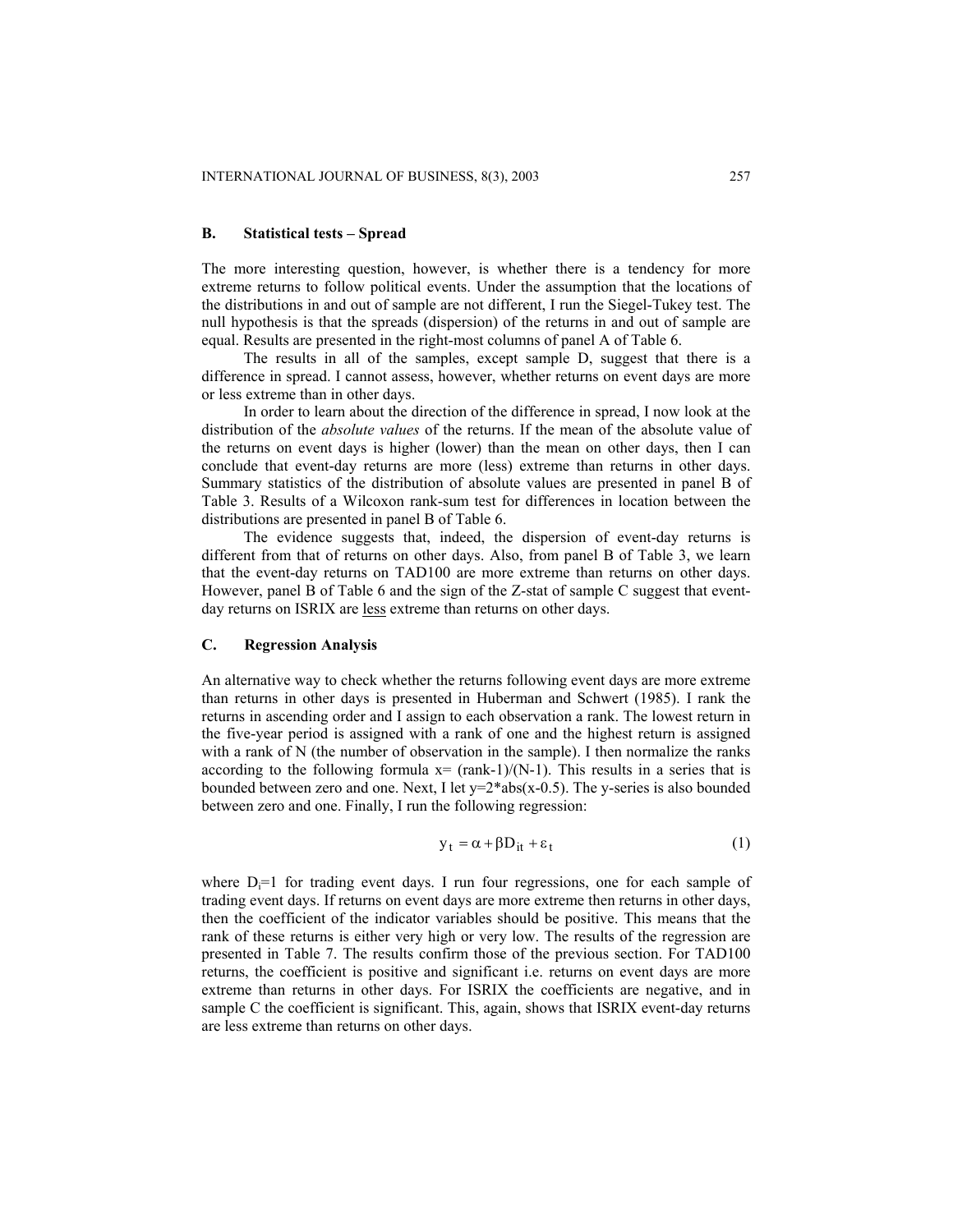|   |          | TAD <sub>100</sub> |           | <b>ISRIX</b> |
|---|----------|--------------------|-----------|--------------|
|   | Sample A | Sample B           | Sample C  | Sample D     |
| α | 0.4878   | 0.4939             | 0.5104    | 0.5011       |
|   | [0.0094] | [0.0087]           | [0.0093]  | [0.0085]     |
|   | (51.38)  | (56.65)            | (54.68)   | (58.62)      |
| β | 0.0515   | 0.0636             | $-0.0401$ | $-0.0104$    |
|   | [0.0192] | [0.0273]           | [0.0193]  | [0.0297]     |
|   | (2.69)   | (2.33)             | $(-2.07)$ | $(-0.35)$    |

<span id="page-15-0"></span>**Table 7** Estimation results of Equation (1)

Standard errors in brackets; t-statistics in parentheses.

#### **VI. CROSS-SECTIONAL ANALYSIS**

The results in the previous section show that returns of TAD100 behave differently from returns of ISRIX. One possible explanation is that there are cross-sectional differences among the ISRIX firms that lead to different exposure to political events in the Middle East. To look at this issue more closely, I create another index, ADR, which consists of those Israeli stocks that are included in ISRIX but that are also traded in the Tel Aviv Stock Exchange. I run the Wilcoxon test on the absolute values of daily returns on the ADR index. The results are presented in panel C of Table 6.

The results show that the firms in ADR behave similarly to the firms in TAD100. Event-day returns on ADR seem to be more extreme than returns on other days, much like returns on TAD100. This behavior is exactly opposite to that of the ISRIX index. I also run a Wilcoxon test separately for each firm in ISRIX but the results did not reveal any significant evidence, probably because all of the "political effects" are masked by firm-specific effects which are diversified when aggregated the into an index.

An alternative way to check for cross-sectional differences is to look at the crosssectional standard deviation of ISRIX returns in any given day. If there are differences in behavior across firms, the cross-sectional standard deviation in event days will be higher than in non-event days. I perform this analysis (not reported). It turns out that the cross-sectional standard deviation is not explained solely by event days.

To study the possible reasons for the different behavior of ADR firms compared to non-ADR firms, I collect data on sales and on identifiable assets by geographical regions for the years 1995-1997.<sup>12</sup> In addition, I collect daily returns data for 63 of the 114 Israeli firms from Finance Yahoo!.13 In order to be included in the final analysis, a firm has to have both returns and sales (or asset) information.

Table 8 provides some summary statistics on the variables. The sales variable is the average fraction of a firm's sales *in Israel* over the period 1995-1997. The assets variable is the average fraction of identifiable assets that are located *in Israel* over the same period. We see that the sample firms are highly variable along both dimensions. On average, a firm obtains about 30% of its revenue from domestic sales. The domestic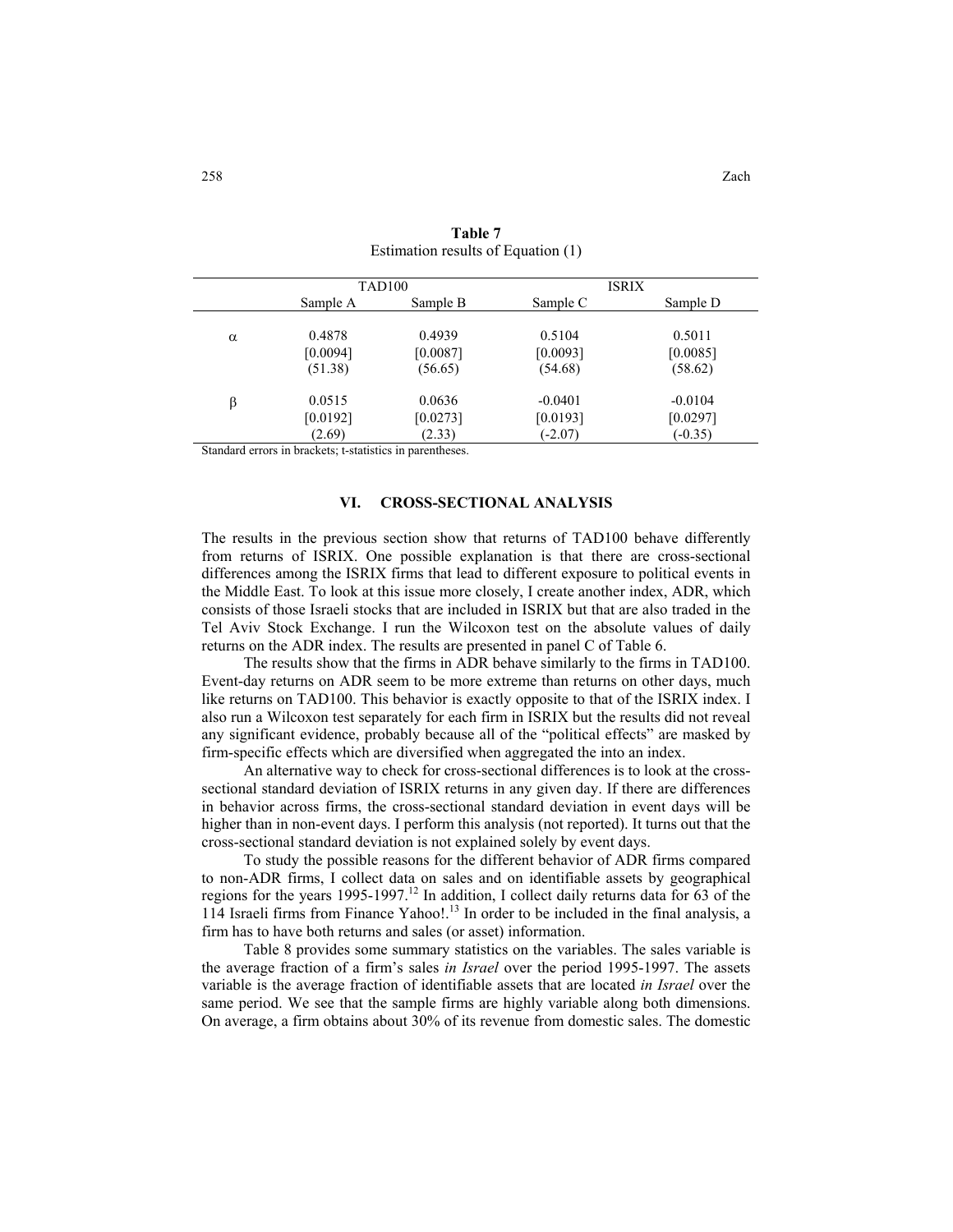assets comprise about 60% of total assets. Next, I construct an equal-weighted daily index (1993-1997) for the firms in each portfolio and check whether there are differences in behavior across these indices in response to political events. I assume that the assignment of firms to portfolios based on the three-year averages is identical to what it was in 1993-1994.

#### **Table 8**

Panel A presents summary statistics for sales, the fraction of firm's sales in Israel, and for identifiable assets, the fraction of a firm's assets located in Israel. High, medium, low are portfolios of firms ranked on each of these variables.

Panel B presents the results of Wilcoxon rank-sum tests of the absolute value of daily returns. The indices are constructed for portfolios of firms ranked based either sales in Israel or identifiable assets located in Israel between the years 1995-1997. The null hypothesis, for each sample, is that that the median return in the sample is identical to the median return out of the sample (the full sample returns excluding the event-day returns).

|           | N  | Mean   | Median                     | $\sigma$ | Min      | Max    |
|-----------|----|--------|----------------------------|----------|----------|--------|
|           |    |        | Panel A                    |          |          |        |
|           |    |        | <b>Sales</b>               |          |          |        |
| All firms | 69 | 0.2972 | 0.2115                     | 0.2812   | $\theta$ | 1      |
|           |    |        |                            |          |          |        |
| High      | 23 | 0.6324 | 0.5904                     | 0.2031   | 0.3585   | 1      |
| Med       | 23 | 0.2275 | 0.2115                     | 0.0798   | 0.0857   | 0.3484 |
| Low       | 23 | 0.0318 | 0.0307                     | 0.0242   | $\theta$ | 0.0816 |
|           |    |        | <b>Identifiable assets</b> |          |          |        |
| All firms | 32 | 0.5486 | 0.6121                     | 0.3147   | $\theta$ | 1      |
|           |    |        |                            |          |          |        |
| High      | 11 | 0.8732 | 0.8747                     | 0.0660   | 0.7763   |        |
| Med       | 11 | 0.5774 | 0.6057                     | 0.1309   | 0.3402   | 0.7591 |
| Low       | 10 | 0.1599 | 0.1089                     | 0.1396   | $\theta$ | 0.3389 |

|          |     | <b>Panel B</b> |                            |
|----------|-----|----------------|----------------------------|
|          |     | <b>Sales</b>   | <b>Identifiable Assets</b> |
|          | N   | (p-value)      | (p-value)                  |
| Hi       |     |                |                            |
| Sample C | 306 | 0.1693         | 0.3040                     |
| Sample D | 121 | 0.4413         | 0.7347                     |
| Med      |     |                |                            |
| Sample C | 306 | 0.6224         | 0.8719                     |
| Sample D | 121 | 0.1772         | 0.8214                     |
| Low      |     |                |                            |
| Sample C | 306 | 0.7634         | 0.9179                     |
| Sample D | 121 | 0.8477         | 0.8766                     |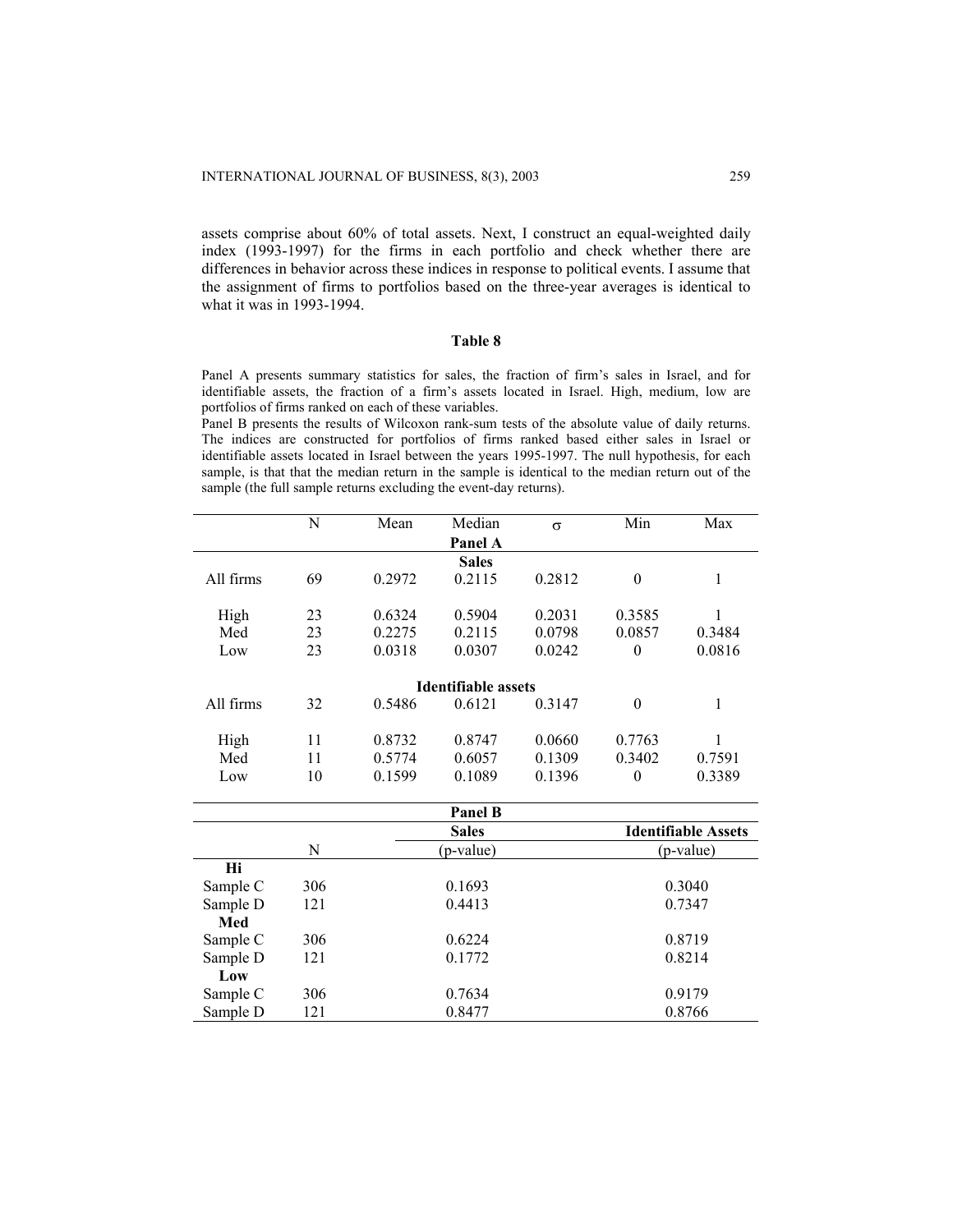Panel B of Table 8 reports the p-values of Wilcoxon tests of differences between the event day returns and non-events day returns for each index. We see that there is no evidence of differences in behavior of any index. One possible explanation for the results is that these indices are not powerful enough to diversify away firm-specific events. The number of firms in each index starts out very low (about 4 in 1993) and then increases over time. Therefore, I perform the analysis year-by-year but get the same results (again, possibly because the number of event days in a particular year is much lower). Another explanation is that sales and identifiable assets are not factors determining a firm's "exposure" to political events. It is possible that the different behavior of ADR firms is merely because they are listed on a different exchange.

#### **VII. NEWS-INTENSIVE PERIODS**

Political events have a tendency to cluster together. There are periods in which many events happen at the same time. In this section I examine, more closely, the behavior of returns in specific news-intensive periods. I look at stretches of days that include a large percentage of calendar event days. Tables 9 and 10 list the news-intensive periods and various statistics for the TAD100 and ISRIX, respectively. For identification purposes, only the major event in each period is listed. The tables are sorted in descending order of the mean absolute value of returns. The adjusted standard deviation is calculated with respect to the full sample mean and not with respect to the mean of each individual subsample.

A study of Table 9 and Table 10 provides some insight. As an illustration, I discuss the market returns during and after the signing of the Oslo Accords, the longest of all news-intensive periods. First, the mean absolute value of daily returns on the TAD100 during this period is 1.61%, almost twice larger than that of the full sample. In addition, we can see that the standard deviation is also higher than that of the full sample. However, since the mean of return of this period is different from that of the full period, looking at the adjusted standard deviation is more informative. Here, too, we see that the returns after the signing of the Oslo Accords were more volatile than the returns in the full sample (1.95% compared to 1.63%). The mean return and its relation to the full sample mean return can be interpreted as the market's assessment of the overall news during the period. The mean return during the Oslo Accord period was 0.60% compared to a mean return of 0.05% in the full sample. This suggests that, overall the market viewed the Oslo Accords as good news.

An analysis of the return behavior during the Jericho implementation shows how the adjusted standard deviation is helpful. During this period the standard deviation of returns was 1.54% compared to 1.63% in the full sample. However, we can see that the mean return in that period was very low (-2.03%). In this case, the adjusted standard deviation of 2.51% correctly coveys the picture that returns in this period were very extreme. A second issue is the high negative return in this period. It turns out that in this period the interest rate in Israel was raised by a considerable amount. The inability to control for major economic events might lead us to wrong conclusions about the market's overall assessment of the event.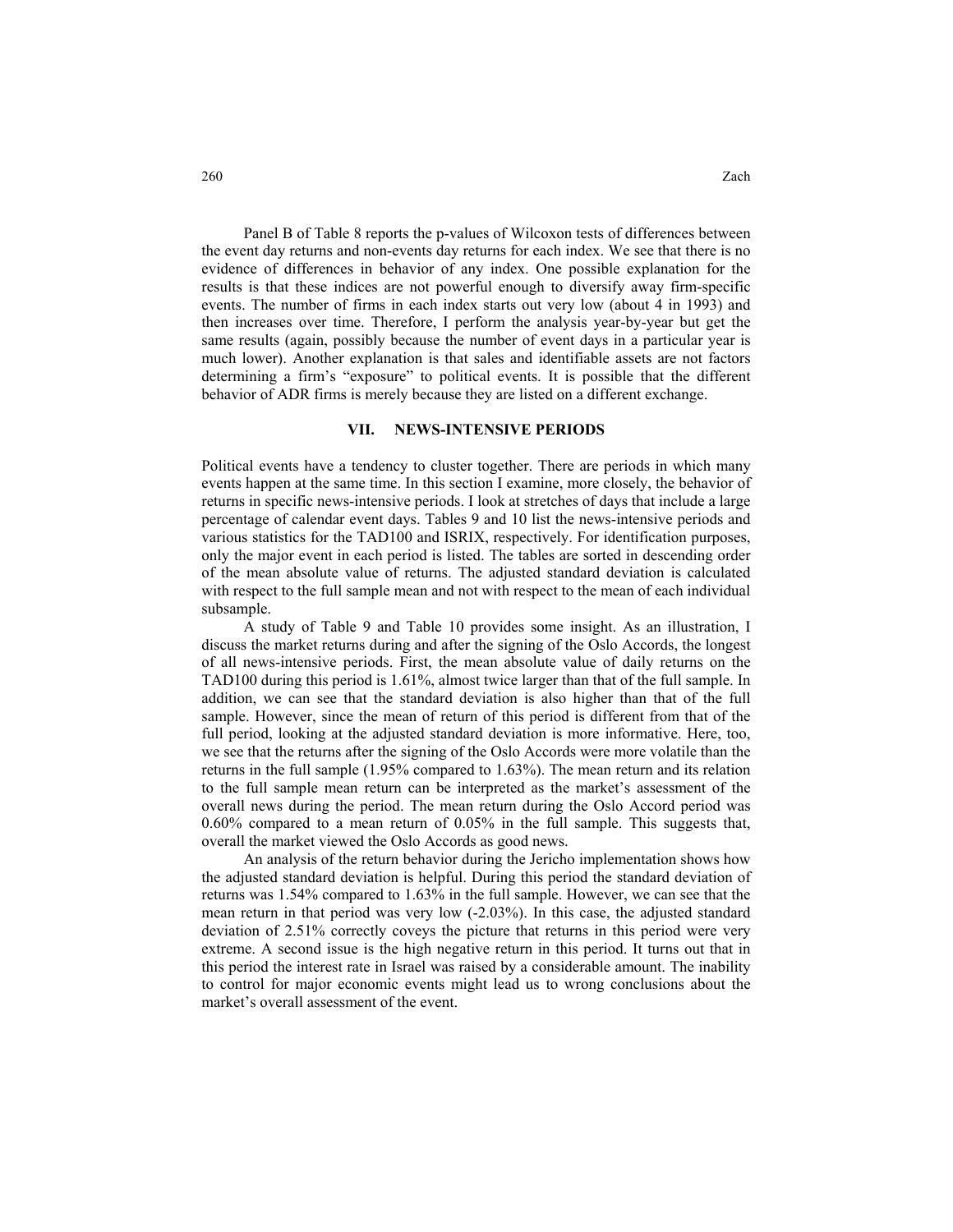## **Table 9**

## News-intensive periods and daily returns on the TAD100

| The major Event                                                                                                                                               | <b>Start</b> | End      | Days | Mean<br>Abs.<br>Value | St.dev   | Adj.<br>St.dev | Mean     |
|---------------------------------------------------------------------------------------------------------------------------------------------------------------|--------------|----------|------|-----------------------|----------|----------------|----------|
| Jericho implementation of the Oslo                                                                                                                            | 5/13/94      | 5/24/94  | 6    | 2.38%                 | 1.54%    | 2.51%          | $-2.03%$ |
| Accords                                                                                                                                                       |              |          |      |                       |          |                |          |
| Israeli elections                                                                                                                                             | 5/29/96      | 6/10/96  | 8    | 1.98%                 | 2.74%    | 2.61%          | $-0.44%$ |
| <b>Hebron Massacre</b>                                                                                                                                        | 2/25/94      | 3/4/94   | 6    | 1.95%                 | 2.12%    | 2.13%          | $-0.85%$ |
| Signing of the Oslo Accords                                                                                                                                   | 8/30/93      | 10/4/93  | 22   | 1.61%                 | 1.91%    | 1.95%          | 0.60%    |
| Riots in the west bank.                                                                                                                                       | 9/25/96      | 10/7/96  | 9    | 1.43%                 | 1.83%    | 1.83%          | $-0.55%$ |
| Washington summit convenes                                                                                                                                    |              |          |      |                       |          |                |          |
| Israel and Jordan Sign Peace treaty                                                                                                                           | 10/10/94     | 10/31/94 | 16   | 1.16%                 | 1.45%    | 1.43%          | $0.33\%$ |
| Progress in the Israeli-Syrian<br>Negotiations                                                                                                                | 4/29/94      | 5/9/94   | 7    | 1.14%                 | 1.79%    | 1.66%          | $-0.03%$ |
| <b>Yitzhak Rabin's assassination</b>                                                                                                                          | 11/5/95      | 11/13/95 | 7    | 1.03%                 | 1.51%    | 1.46%          | $-0.36%$ |
| Suicide bombings in Jerusalem                                                                                                                                 | 7/30/97      | 8/15/97  | 11   | 0.91%                 | 1.11%    | 1.07%          | $-0.12%$ |
| Riots in the west bank following<br>the Har Homa crisis                                                                                                       | 3/18/97      | 4/3/97   | 13   | $0.90\%$              | 1.12%    | 1.10%          | 0.25%    |
| Statistics for the full sample 1993 -<br>1997                                                                                                                 |              |          |      | 0.89%                 | 1.63%    |                | 0.05%    |
| Netanyahu and Arafat meet for the<br>first time                                                                                                               | 8/29/96      | 9/10/96  | 9    | 0.81%                 | 0.65%    | 0.84%          | 0.62%    |
| Progress in the Israeli-Syrian<br>Negotiations                                                                                                                | 12/7/93      | 12/23/93 | 13   | 0.79%                 | 0.89%    | 0.89%          | 0.28%    |
| Suicide bombings in Jerusalem                                                                                                                                 | 9/4/97       | 9/15/97  | 8    | 0.77%                 | $0.99\%$ | 0.93%          | $-0.07%$ |
| Anti-terror conference in Egypt                                                                                                                               | 3/4/96       | 3/15/96  | 8    | 0.76%                 | 0.93%    | 0.91%          | $-0.23%$ |
| Oslo accord is further implemented                                                                                                                            | 12/11/95     | 12/28/95 | 14   | 0.76%                 | 0.84%    | 0.86%          | $0.33\%$ |
| Arafat and Rabin Sign Oslo B<br>accords                                                                                                                       | 9/25/95      | 10/9/95  | 5    | 0.73%                 | 0.56%    | 0.80%          | $-0.58%$ |
| PLO votes to amend the<br>Palestinian convention<br>The ediverted standard deviations are coloulated with respect to the mean of the full comple and not with | 4/24/96      | 5/2/96   | 6    | 0.65%                 | 0.59%    | 0.81%          | 0.65%    |

 The adjusted standard deviations are calculated with respect to the mean of the full sample and not with respect to the mean of each individual subsample.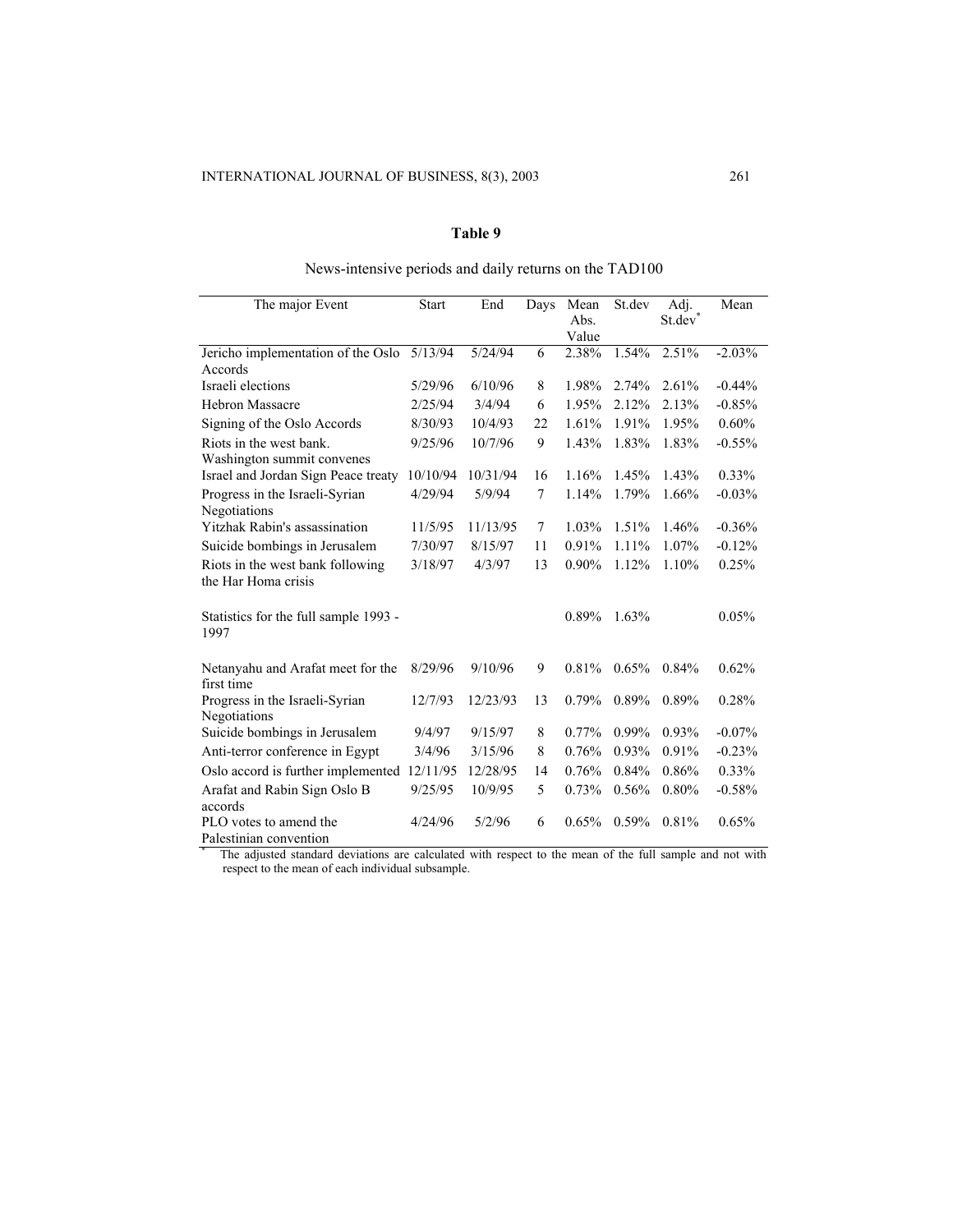## **Table 10**

| The major Event                                | Start    | End      | Days   | Mean     | St.dev | Adj.   | Mean      |
|------------------------------------------------|----------|----------|--------|----------|--------|--------|-----------|
|                                                |          |          |        | Abs.     |        | St.dev |           |
|                                                | 12/11/95 |          |        | Value    |        | 1.79%  | 0.15%     |
| Oslo accord is further implemented             |          | 12/28/95 | 13     | 1.36%    | 1.86%  |        |           |
| Signing of the Oslo Accords                    | 8/30/93  | 10/4/93  | 25     | 1.23%    | 1.48%  | 1.49%  | 0.42%     |
| Anti-terror conference in Egypt                | 3/4/96   | 3/15/96  | 10     | 1.12%    | 1.47%  | 1.49%  | $-0.44%$  |
| PLO votes to amend the                         | 4/24/96  | 5/2/96   | $\tau$ | 1.12%    | 1.36%  | 1.34%  | $0.55\%$  |
| Palestinian convention                         |          |          |        |          |        |        |           |
| Riots in the west bank.                        | 9/25/96  | 10/7/96  | 9      | 1.06%    | 1.32%  | 1.28%  | $-0.18%$  |
| Washington summit convenes                     |          |          |        |          |        |        |           |
| Israeli elections                              | 5/29/96  | 6/10/96  | 9      | 1.06%    | 1.24%  | 1.17%  | 0.04%     |
| Jericho implementation of the Oslo             | 5/13/94  | 5/24/94  | 8      | 1.06%    | 1.67%  | 1.57%  | $-0.02%$  |
| Accords                                        |          |          |        |          |        |        |           |
| Yitzhak Rabin's assassination                  | 11/5/95  | 11/13/95 | 6      | 1.04%    | 1.31%  | 1.27%  | $-0.32%$  |
|                                                |          |          |        |          |        |        |           |
| Statistics for the full sample 1993 -          |          |          |        | 0.98%    | 1.29%  |        | 0.10%     |
| 1997                                           |          |          |        |          |        |        |           |
|                                                |          |          |        |          |        |        |           |
| Suicide bombings in Jerusalem                  | 7/30/97  | 8/15/97  | 13     | 0.95%    | 1.12%  | 1.09%  | $-0.03\%$ |
| Arafat and Rabin Sign Oslo B                   | 9/25/95  | 10/9/95  | 11     | $0.90\%$ | 1.05%  | 1.19%  | $-0.54%$  |
| accords                                        |          |          |        |          |        |        |           |
| Progress in the Israeli-Syrian                 | 4/29/94  | 5/9/94   | 7      | 0.79%    | 0.99%  | 0.96%  | $-0.17%$  |
| Negotiations                                   |          |          |        |          |        |        |           |
| Suicide bombings in Jerusalem                  | 9/4/97   | 9/15/97  | 8      | 0.78%    | 0.91%  | 0.86%  | 0.26%     |
| Riots in the west bank following               | 3/18/97  | 4/3/97   | 12     | 0.72%    | 0.93%  | 0.97%  | $-0.30%$  |
| the Har Homa crisis                            |          |          |        |          |        |        |           |
| Netanyahu and Arafat meet for the              | 8/29/96  | 9/10/96  | 8      | 0.66%    | 0.87%  | 0.82%  | 0.17%     |
| first time                                     |          |          | 13     | 0.58%    |        | 0.68%  |           |
| Progress in the Israeli-Syrian<br>Negotiations | 12/7/93  | 12/23/93 |        |          | 0.69%  |        | $-0.04%$  |
| Israel and Jordan Sign Peace treaty            | 10/10/94 | 10/31/94 | 16     | 0.57%    | 0.83%  | 0.81%  | 0.17%     |
| <b>Hebron Massacre</b>                         | 2/25/94  | 3/4/94   | 6      | 0.29%    | 0.37%  | 0.34%  | 0.10%     |
|                                                |          |          |        |          |        |        |           |

## News-intensive periods and daily returns on the ISRIX

 The adjusted standard deviations are calculated with respect to the mean of the full sample and not with respect to the mean of each individual subsample.

\*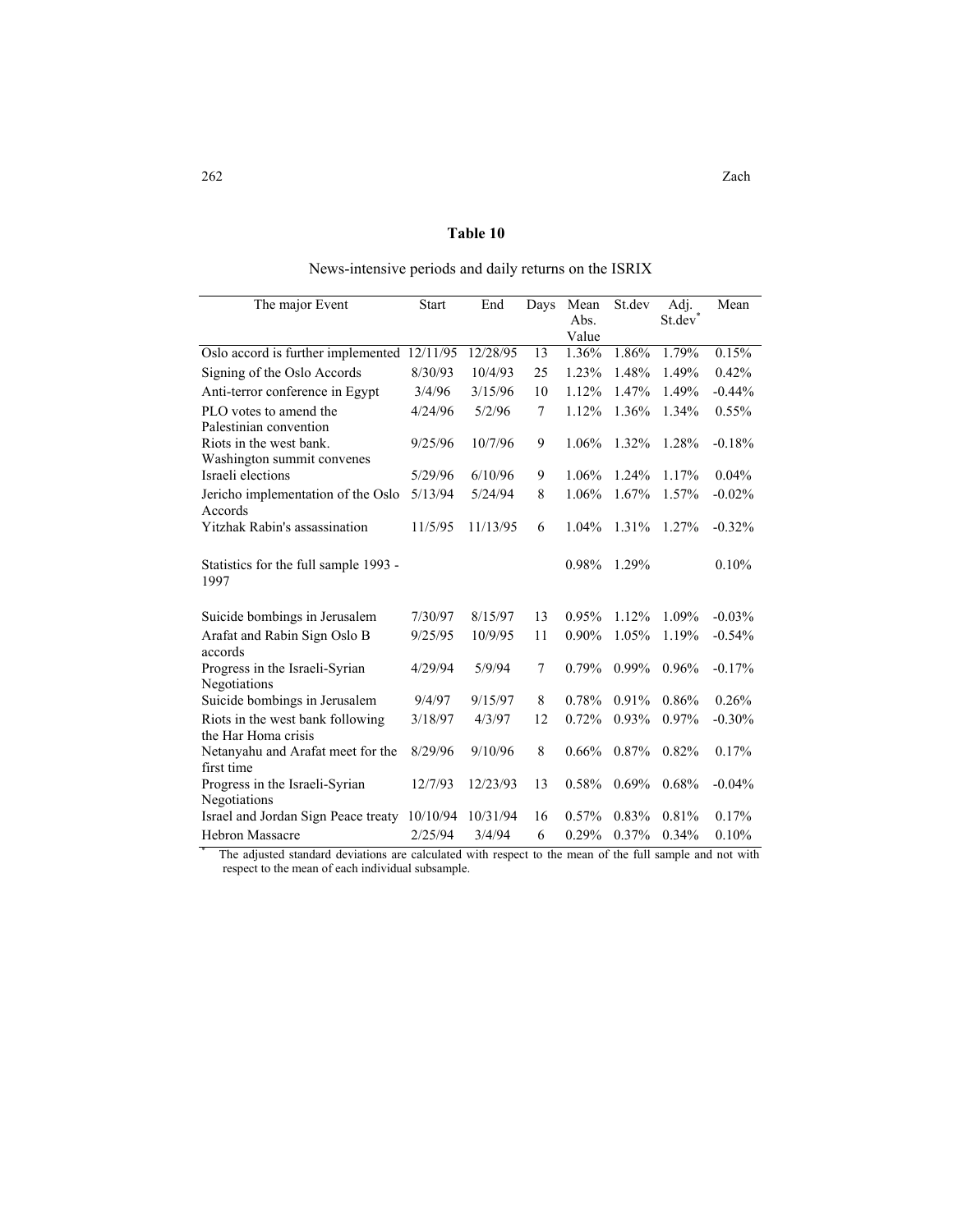## **VIII. SUMMARY**

This study demonstrates the effects of political events on stock returns using a sample period (1993-1997) and a country (Israel), which provide a setting of high variability in political news. The evidence in the paper demonstrates that the returns on the Israeli stock market's main index following political events are more extreme (volatile) than the returns on the same index in other days. Under the assumption of market efficiency, the evidence refutes the claim presented earlier suggesting that the peace process is irrelevant to the Israeli economy. In addition, this evidence shows that political news contributes to the variability of stock returns.

The paper also shows that returns on stocks that are cross-listed (both in Israel and in the US) exhibit a similar behavior. Other stocks that are traded on American exchanges, and that are considered Israeli stocks, behave differently. This interesting finding is consistent with a market that distinguishes between the stocks according to their "political exposure". A further investigation of the source of these differences in behavior reveals that they are not explained by cross-sectional variation in location of assets or in location of sales.

## **ACKNOWLEDGEMENT**

I thank Katharina Bibus-Lewellen, Scott Keating, S.P. Kothari, Gans Narayanamoorthy, Bill Schwert, Ross Watts and an anonymous referee for helpful comments. All errors are my own.

#### **NOTES**

- 1. The authors acknowledge that their sample selection procedure is biased towards finding a positive effect of political events on stock prices.
- 2. "Duty to Privatize the Peace", Gaon Benny, Jerusalem Post June 20, 1997
- 3. "Israel's Economy and the Peace Process", Jack Menes, Jerusalem Post, June 29, 1997.
- 4. For more on the Arab boycott see Fershtman and Gandal (1998) and the references mentioned there.
- 5. Israel is the second most represented foreign country in NASDAQ, Canada being first.
- 6. Specifically, I run the following search ("Israel" and "peace" and ["Palestinian" or "Syria"]) in the article's headline or first paragraph.
- 7. Top sources are Los Angeles Times, Washington Post and New York times.
- 8. I discovered that the original series obtained from DataStream was contaminated with errors. I corrected them by crosschecking the daily index against newspaper articles. The main reason for the errors was the fact that weekend and holidays in Israel and the US do not fall on the same days. For example, DataStream reports a return of zero for the Israeli market on Fridays although there is no trade.
- 9. Although there are over 100 Israeli firms traded in US markets, most of them are not included in the CRSP tapes because CRSP does not cover foreign stocks that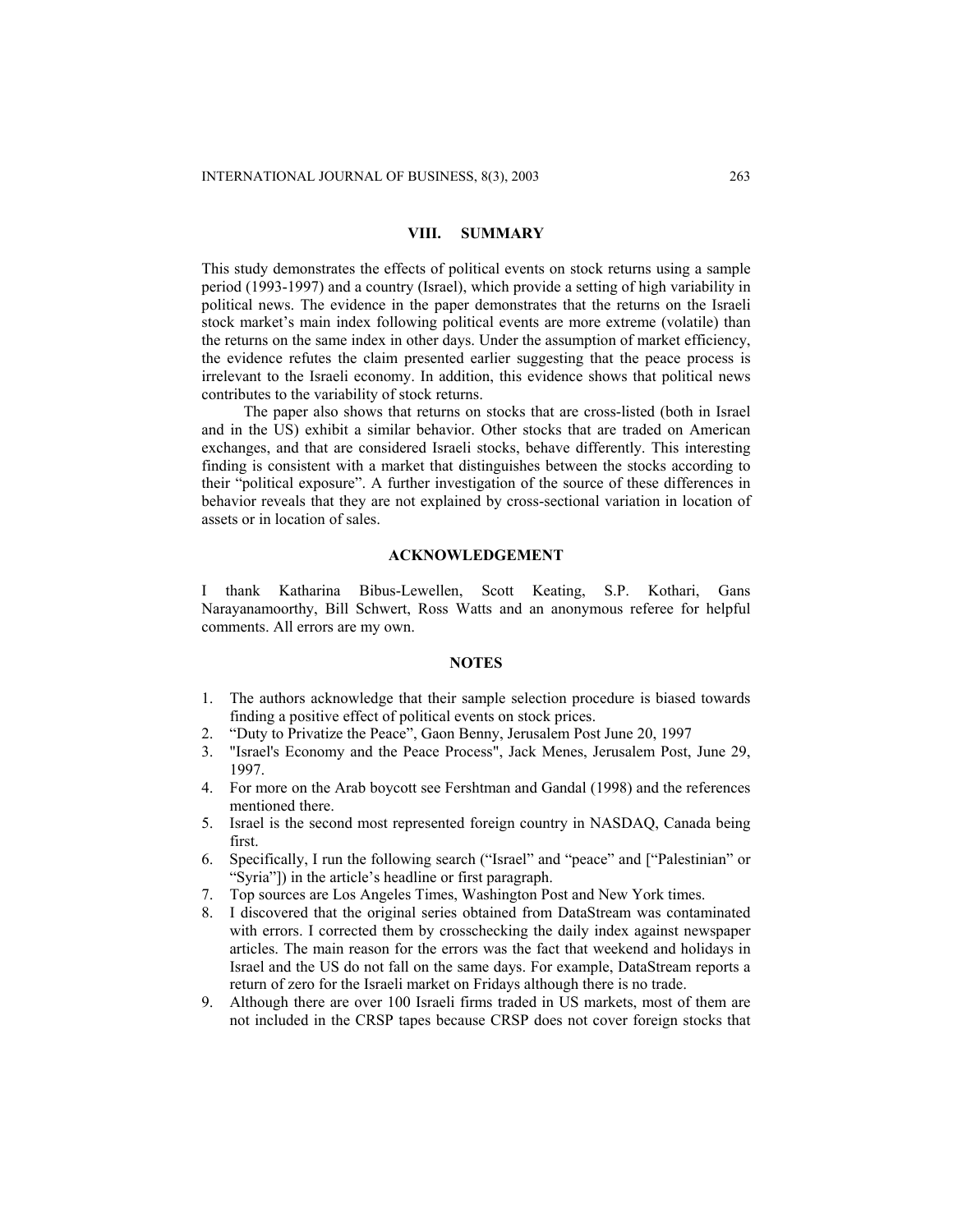are traded in the US and are not ADRs. Therefore, my CRSP-based index includes only Israeli ADRs or Israeli companies that are also registered in the US and are

16 in 1/1/93 to 24 in 12/31/97. 10. The conversion is quite different for the TAD and ISRIX. First, unlike in the US, the market in Israel is closed on Fridays as well as on Saturdays while it is open on Sundays. Second, in Jewish holidays the Israeli stock exchange is closed while the

covered by CRSP. The number of firms that are included in the index ranges from

- American market is open, and vice-versa. 11. Empty explanations represent days for which either no articles were found in the DJNRS or that the articles that were found did not state a specific explanation.
- 12. Since most firms are not covered by Compustat, I collected the data manually from the firm's financial statements. I was able to obtain sales data on 68 firms and asset data on 28 firms.
- 13. As mentioned earlier, most firms in my sample are not covered by CRSP.

#### **REFERENCES**

- Bittlingmayer G., 1992, "Stock returns, real activity and the trust question", *Journal of Finance,* 47(5), 1701-30.
- Bittlingmayer G., 1998, "Output, stock volatility, and political uncertainty in a natural experiment: Germany, 1880-1940", *Journal of Finance,* 53 (6), 2243-57.
- Cutler M. D., Poterba J. M., and Summers L. H., 1989, "What moves stock prices?", *Journal of Portfolio Management,* 15(3), 4-12.
- Diamonte R., Liew. J., Stevens, R., 1996, "Political risk in emerging and developed markets", *Financial Analysts Journal,* 52 (3), 71-76.
- Erb C., Harvey. C, Viskanta T., 1996, "Political risk, economic risk and financial risk", *Financial Analysts Journal,* Nov-Dec 1996.
- Fama E., 1990, "Stock returns, expected returns and real activity", *Journal of Finance,*  44 (4), 1089-1107.
- Fershtman C., Gandal N., 1998, "The effect of the Arab boycott on Israel: the automobile market", *RAND Journal of Economics,* 29 (1), 193-214.
- Guttman, J., Shachmurove, Y., 1990, Dynamic optimization of political popularity in an empirical macroeconomic model, *Public Choice,* 66, 51-66.
- Huberman G., Schwert G. W., 1985, "Information aggregation, inflation, and the pricing of indexed bonds", *Journal of Political Economy,* 93, 92-114.
- Kim H., Mei J., 1994, "Political risk and the stock market: the case of Hong Kong", Working paper S-94-30*,* New York University, Salomon Center.
- Klibanoff P., Lamont O., Wizman, T., 1998, "Investor reaction to salient news in closed-end country funds", *Journal of Finance,* 53 (2), 673-99.
- Niederhoffer V., 1971, "The analysis of world events and stock prices", *Journal of Business,* 44(2), 193-219.

Roll R., 1988, "R<sup>2</sup> ", *Journal of finance,* 43(3), 41-66.

Schwert G. W., 1989, "Why does stock volatility change over time?", *Journal of Finance,* 44 (5), 1115-53.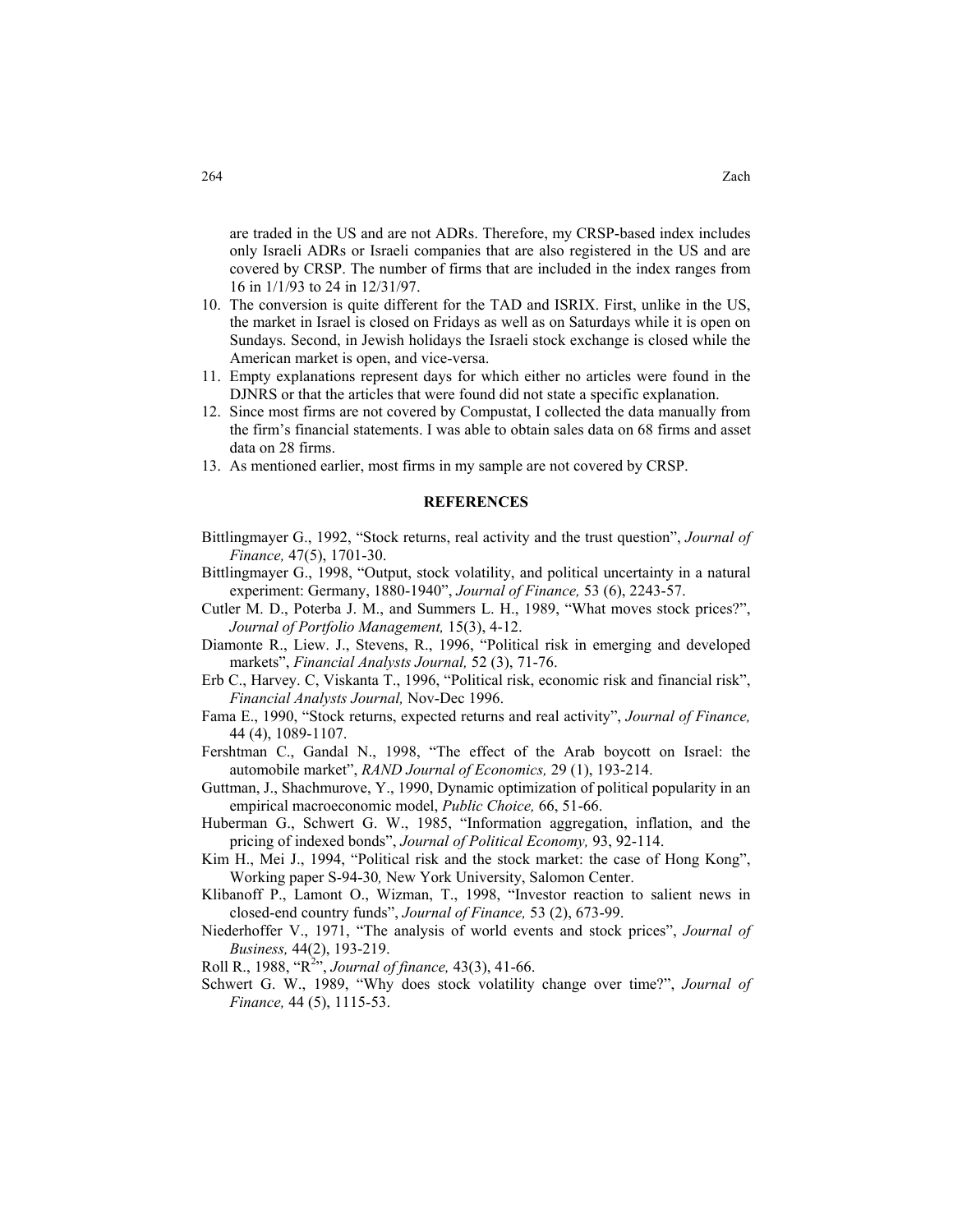Schwert G. W., 1990, "Stock returns and real activity: A century of evidence", *Journal of Finance,* 45 (4), 1237-57.

#### **APPENDIX\***

#### **A. Political environment**

Since the establishment of the state of Israel in 1948, a state of hostility has existed, varying in degree and intensity, between Israel and Arab countries. In addition, Israel and companies doing business with Israel has been the subject of an economic boycott by the Arab countries since Israel's establishment. Furthermore, following the Six-Day War in 1967, Israel commenced administering the territories of the West Bank and Gaza Strip and, since December 1987, increased civil unrest has existed in these territories. Although, as described below, Israel has entered into various agreements with Arab countries and the Palestinian Liberation Organization ("PLO") and various declarations have been signed in connection with efforts to resolve some of the aforementioned problems, no prediction can be made as to whether full resolution of these problems will be achieved or as to the nature of any such a resolution. To date, these problems have not had a material adverse impact on the financial condition or operations of the company, although there can be no assurance that continuation of these problems will not have such an impact in the future.

In 1979, a peace agreement between Israel and Egypt was signed under which the political relations were established; however, economic relations have been very limited.

In September 1993, a breakthrough occurred in Israeli-Palestinian relations. The joint Israeli-Palestinian declaration of principles was signed by Israel and the PLO in Washington D.C. outlining the interim Palestinian self-government agreements. Prior to the signing of that declaration, PLO Chairman Arafat sent a letter to Israeli Prime Minister Rabin in which the PLO recognized Israel's right to exist in peace and security, renounced terrorism and violence, and affirmed that the clauses of the PLO covenant denying Israel's right to exist are no longer valid. In reply, Israel recognized the PLO as the representative of the Palestinian people in the peace negotiations.

In 1994, Israel the PLO signed an agreement in Cairo in which the principles of the September 1993 declarations were implemented. In accordance with this agreement, Israel has transferred the civil administration of the Gaza strip and Jericho to the Palestinian self-rule authority and the Israeli army has withdrawn from these areas.

In July 1994, the Israeli Prime Minister and the king of Jordan met publicly for the first time, in Washington, and signed a joint declaration as a first step towards a peace treaty between Israel and Jordan. The declaration provides for the cessation of belligerency between the states, the mutual opening of aerospace to civil aviation, the opening of border crossings (the first of which was opened on August 8th, 1994) and the commencement of joint projects with respect to electricity and water resources. In October 1994, Israel and Jordan signed a peace treaty, which provides, among other things, for the commencement of full diplomatic relations between the two countries, including the exchange of ambassadors and consuls. In addition, such treaty expresses